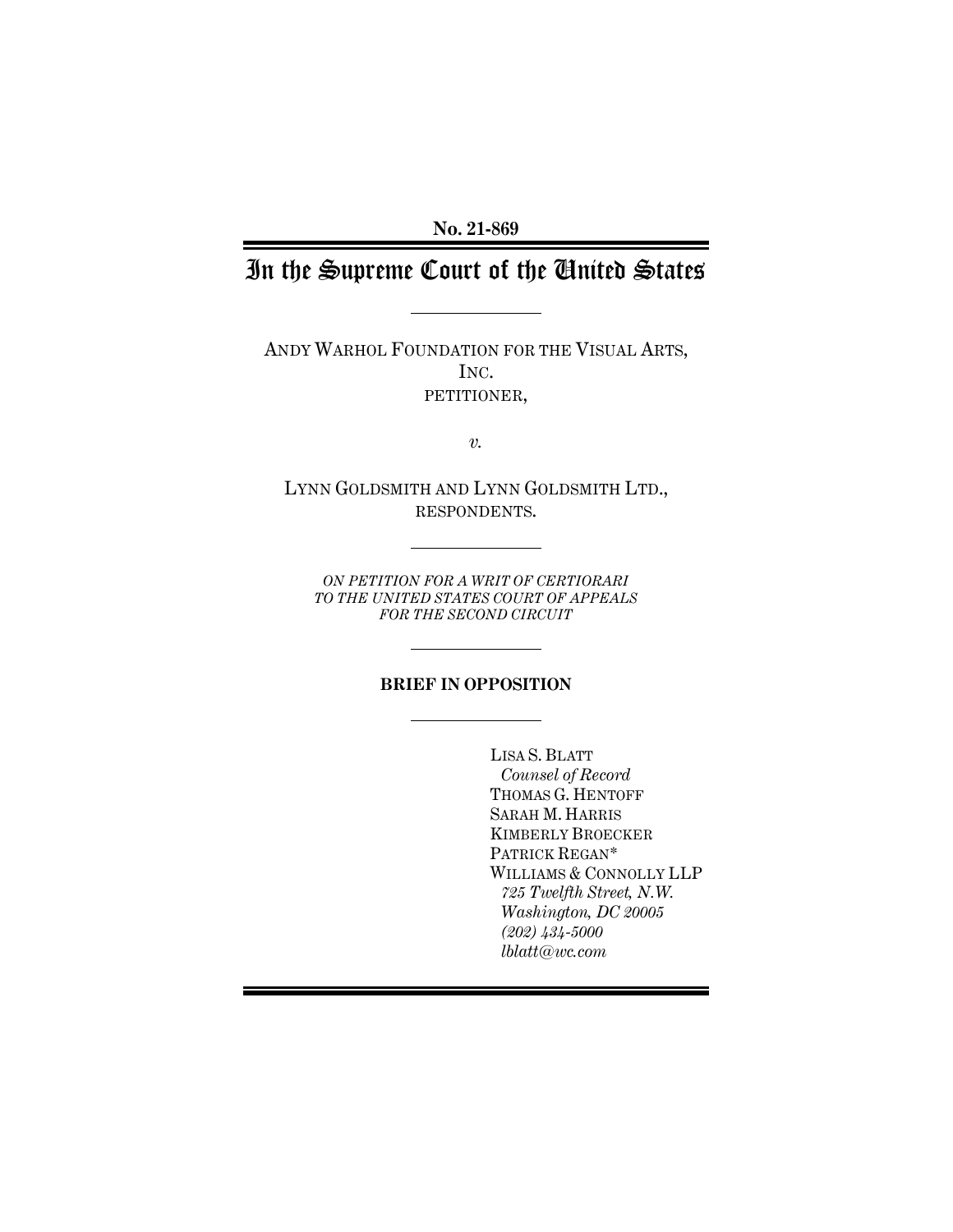\* Admitted in California and practicing law in the District of Columbia pending application for admission to the D.C. Bar under the supervision of bar members pursuant to D.C. Court of Appeals Rule 49(c)(8).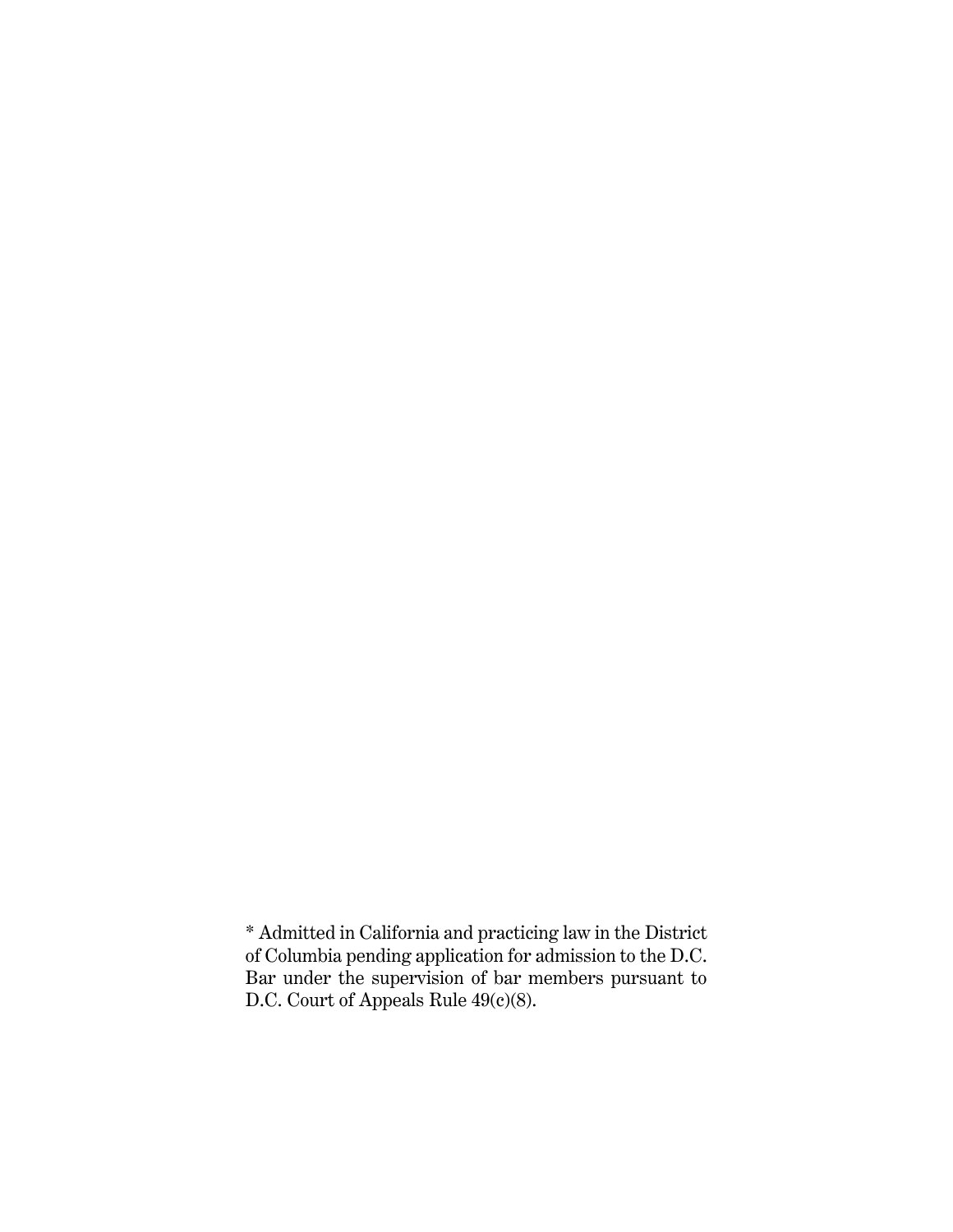#### **QUESTION PRESENTED**

Andy Warhol produced a series of silkscreens by reproducing respondent Lynn Goldsmith's photographic portrait of the musician Prince and adding additional elements. Petitioner Andy Warhol Foundation then licensed those works to Vanity Fair, a magazine that has also featured Goldsmith's portraits of musicians and celebrities.

The question presented is whether the Second Circuit correctly held that Warhol's silkscreens of Prince did not constitute a transformative use, where Warhol's silkscreens shared the same purpose as Goldsmith's copyrighted photograph and retained essential artistic elements of Goldsmith's photograph.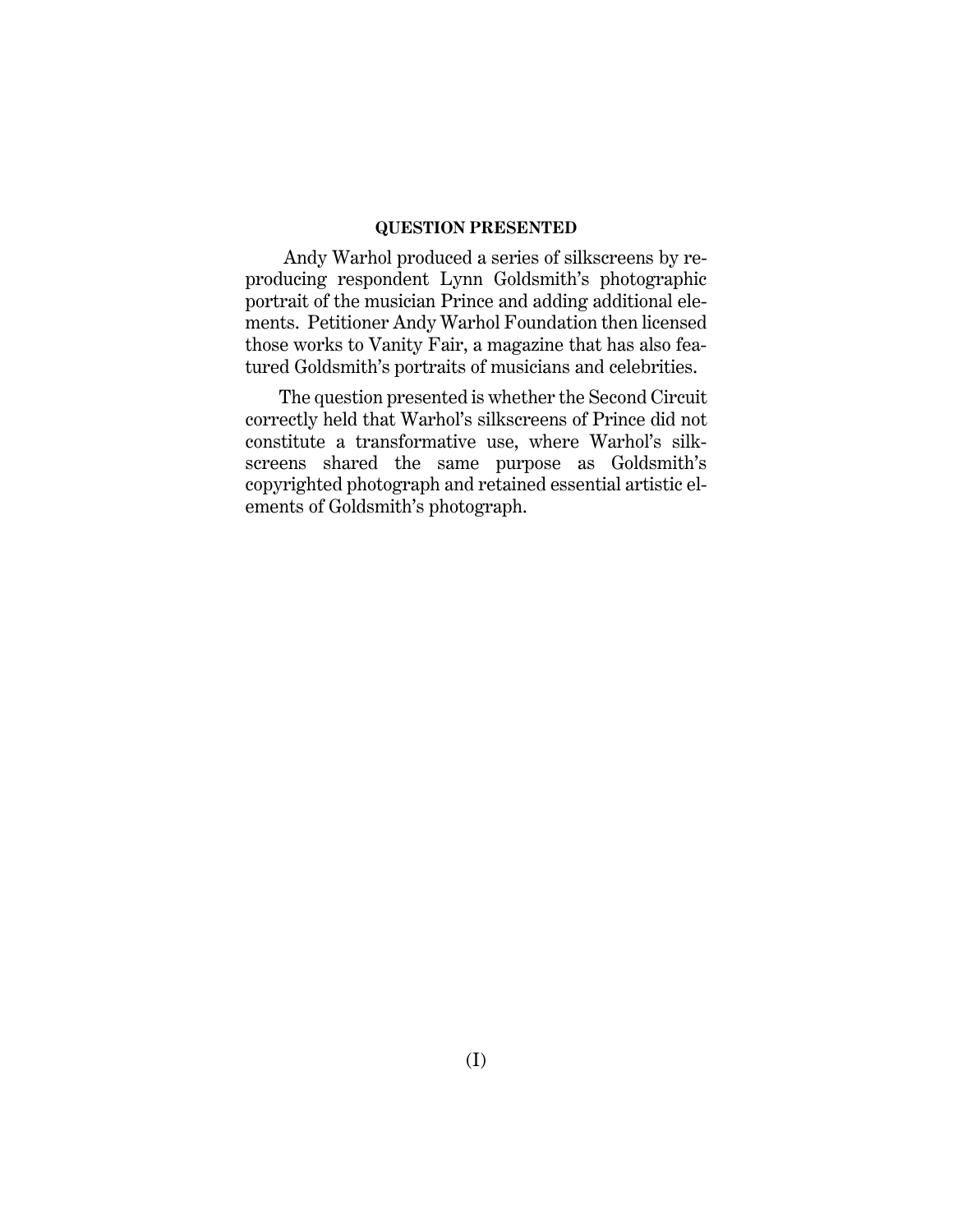### **CORPORATE DISCLOSURE STATEMENT**

Respondent Lynn Goldsmith, Ltd. has no parent corporation, and no publicly held corporation owns 10 percent or more of its stock.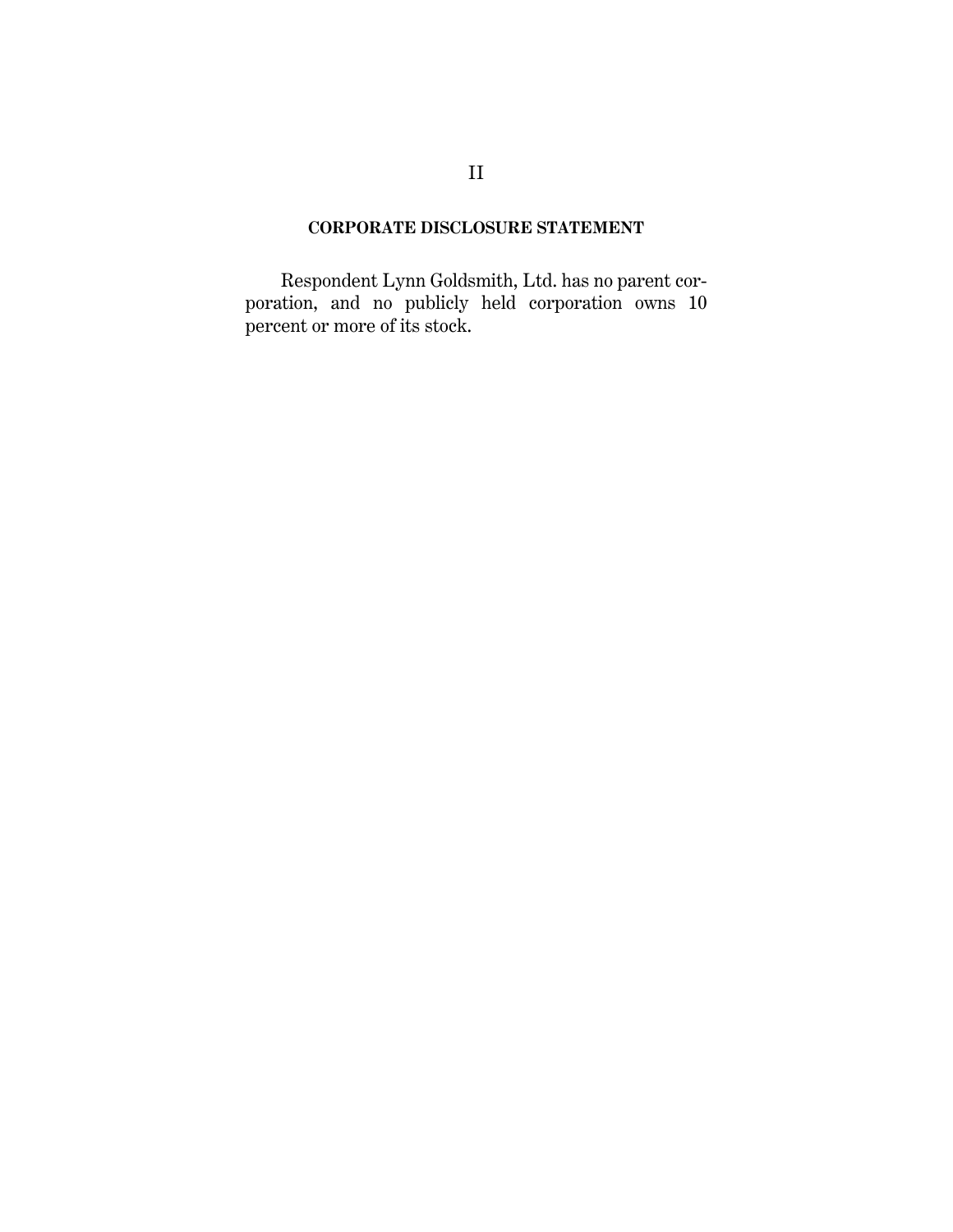## **TABLE OF CONTENTS**

Page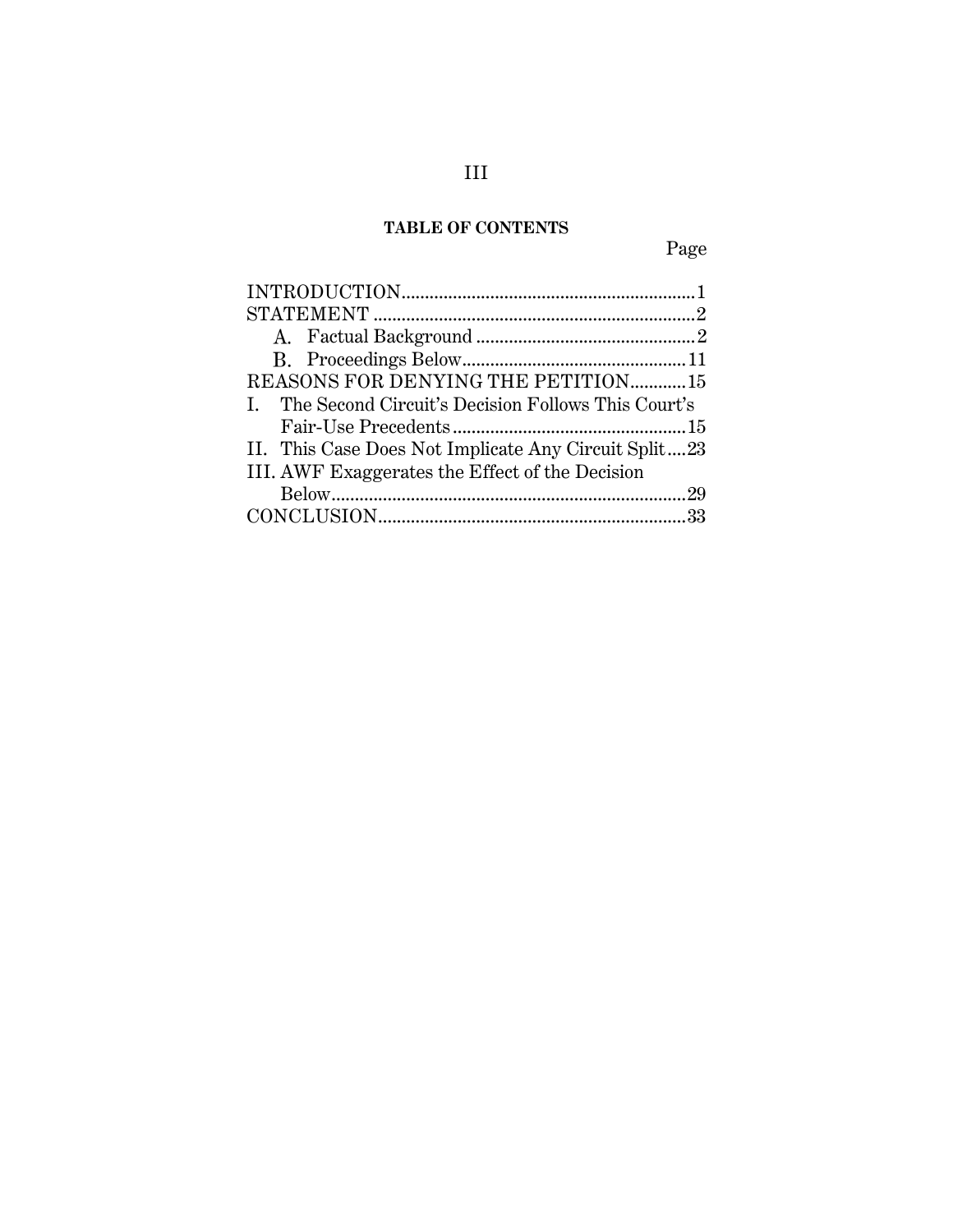#### **TABLE OF AUTHORITIES**

Cases:

Page

### *Andy Warhol Found. for the Visual Arts, Inc. v. Goldsmith*, 992 F.3d 99 (2d Cir. 2021) .............. *passim Balsley v. LFP, Inc.*, 691 F.3d 747 (6th Cir. 2012) ... [27,](#page-34-0) [28](#page-35-0) *Bouchat v. Balt. Ravens Ltd. Partnership*, 737 F.3d 932 (4th Cir. 2013) .......................................[.27](#page-34-1) *Brammer v. Violent Hues Prods., LLC*, 922 F.3d 255 (4th Cir. 2019) .......................................[.27](#page-34-2) *Campbell v. Acuff-Rose Music, Inc.*, 510 U.S. 569 (1994).............................................. *[passim](#page-9-2) Cariou v. Prince*, 714 F.3d 694 (2d Cir. 2013)........... [25,](#page-32-0) [30](#page-37-0) *Dauman v. Andy Warhol Found. for Visual Arts, Inc.*, 1997 WL 337488 (S.D.N.Y. June 19, 1997) .................[.7](#page-14-0) *Dr. Seuss Enters., L.P. v. ComicMix LLC*, 983 F.3d 443 (9th Cir. 2020) .......................................[.24](#page-31-0) *Easter Unlimited, Inc. v. Rozier*, 2021 WL 4409729 (E.D.N.Y. Sept. 27, 2021)............[.20](#page-27-0) *Fioranelli v. CBS Broad., Inc.*, 2021 WL 3372695 (S.D.N.Y. July 28, 2021) ......... [20,](#page-27-1) 21 *Gaylord v. United States*, 595 F.3d 1364 (Fed. Cir. 2010).............................. [25,](#page-32-1) 26 *Google LLC v. Oracle Am., Inc.*, 141 S. Ct. 1183 (2021).......................................... *[passim](#page-9-3) Harper & Row Publ'rs, Inc. v. Nation Enters.*, 471 U.S. 539 (1985)......................................................[.32](#page-39-0) *Iowa State Univ. Rsch. Found., Inc. v. Am. Broad. Cos., Inc.*, 621 F.2d 57 (2d. Cir. 1980).................................[.32](#page-39-1) *Kienitz v. Sconnie Nation LLC*, 766 F.3d 756 (7th Cir. 2014) .......................................[.25](#page-32-2) *Murphy v. Millennium Radio Grp., LLC*, 650 F.3d 295 (3d Cir. 2011).................................... [26,](#page-33-0) 27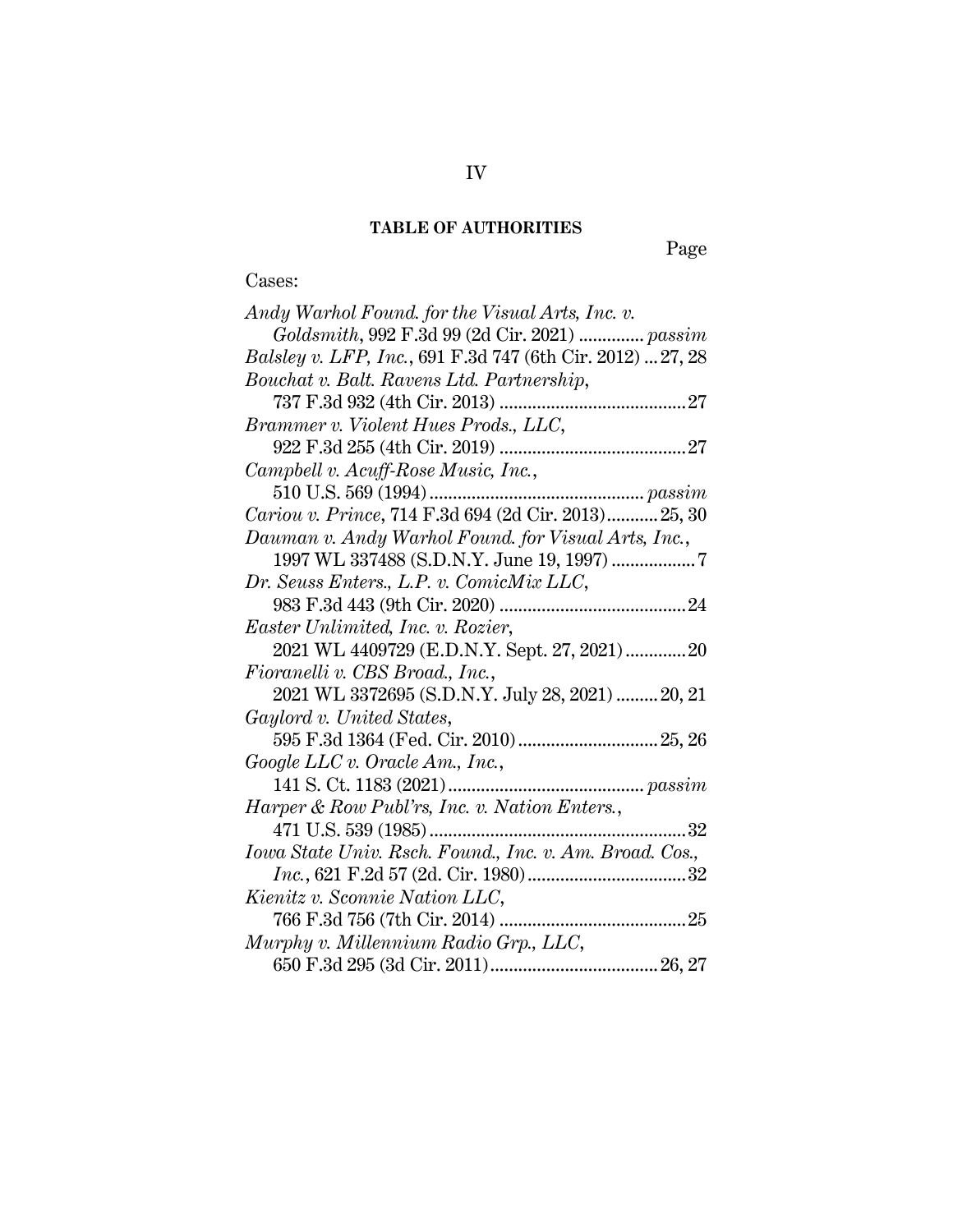| Cases—continued:                                            |  |
|-------------------------------------------------------------|--|
| Nunez v. Caribbean Int'l News Corp.,                        |  |
| $Selfzer \, v.$ Green $Day, 725$ $\rm F.3d$ $1170$          |  |
| Tresóna Multimedia, LLC v. Burbank High Sch. Vocal          |  |
| Music Ass'n, 953 F.3d 638 (9th Cir. 2020) 24, 25            |  |
| Va. Mil. Inst. v. United States, 113 S. Ct. 2431 (1993)29   |  |
| Constitution and Statutes:                                  |  |
|                                                             |  |
| Copyright Act, 17 U.S.C § 101 et seq.  13                   |  |
|                                                             |  |
|                                                             |  |
|                                                             |  |
|                                                             |  |
| Other Authorities:                                          |  |
| 1 Leonard D. DuBoff et al., Art Law Deskbook: Ch. 1         |  |
|                                                             |  |
| Jane C. Ginsburg, US Second Circuit Court of Appeals        |  |
| tames 'transformative' fair use; rejects 'celebrity-        |  |
| plagiarist privilege'; clarifies protectable expression     |  |
| in photographs, 16 J. of Intell. Prop. L. & Prac. 638       |  |
|                                                             |  |
|                                                             |  |
| Mark S. Lee, <i>Entertainment and Intellectual Property</i> |  |
|                                                             |  |
| 4 Melville B. Nimmer & David Nimmer, Nimmer on              |  |
| Copyright (2019)                                            |  |
|                                                             |  |
|                                                             |  |
|                                                             |  |
|                                                             |  |

Page

V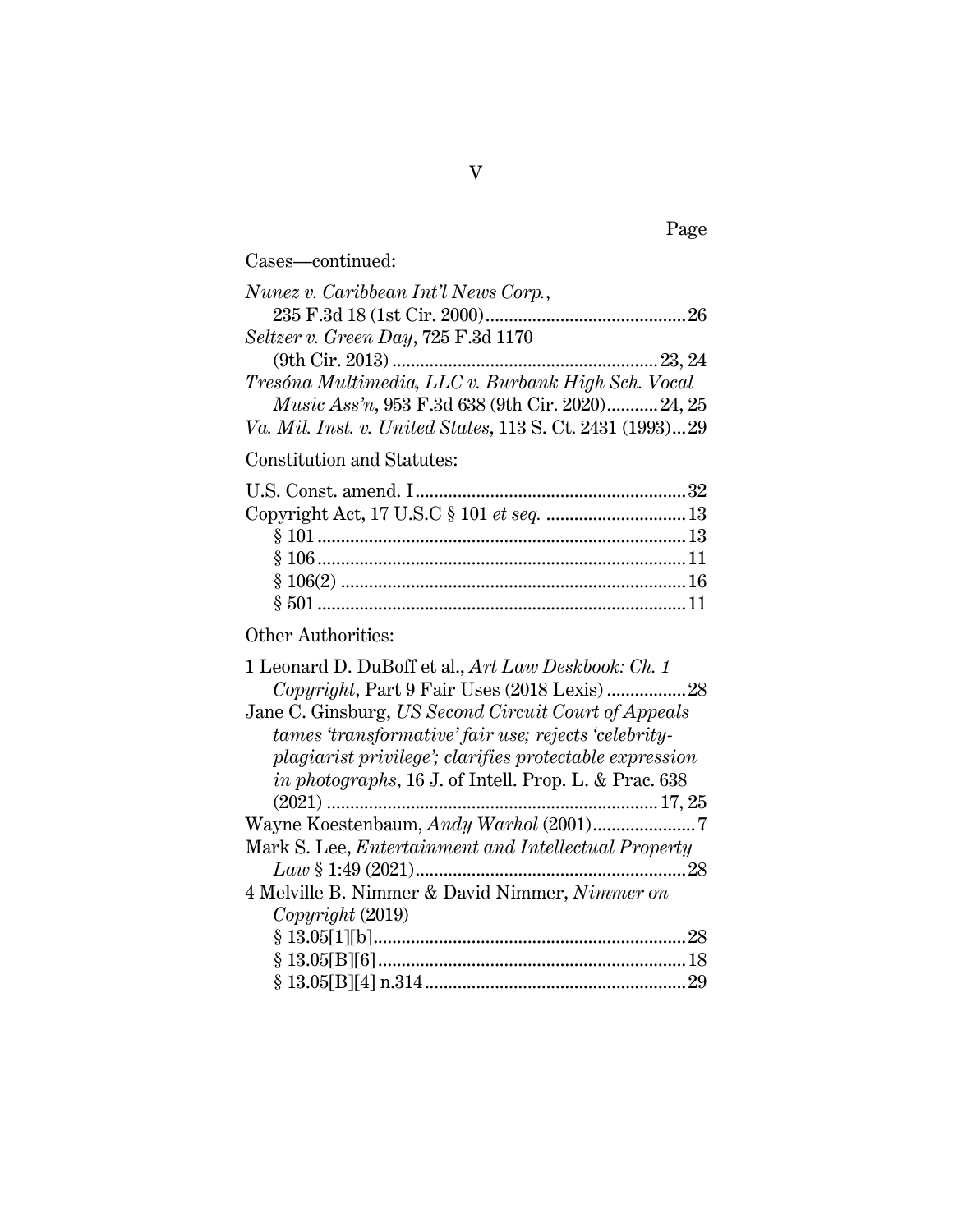Page

Other Authorities—continued:

Shoshana Rosenthal, Note, *A Critique of the Reasonable Observer: Why Fair Use Fails to Protect Appropriation Art*, 13 Colo. Tech. L.J. 445 (2015)..[.28](#page-35-4) David Shipley, *A Transformative Use Taxonomy: Making Sense of the Transformative Use Standard*, 63 Wayne L. Rev. 267 (2018)......................................[.28](#page-35-5) Rebecca Tushnet, Media Law Resource Ctr., Panel Discussion, *The Warhol Foundation v. Goldsmith*: Reining in Transformative Use? (Apr. 6, 2021) .......[.22](#page-29-0)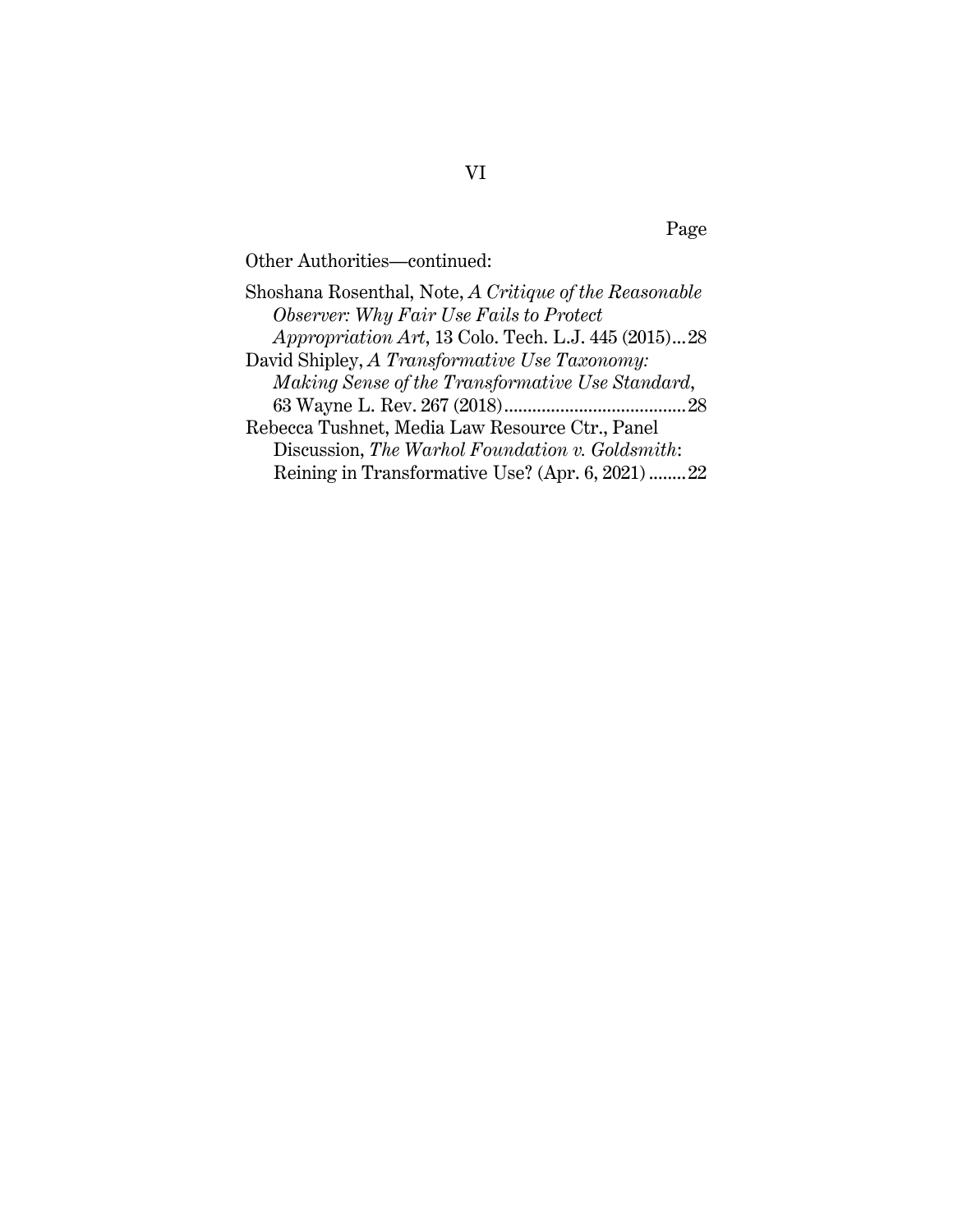### In the Supreme Court of the United States

NO. 21-869

ANDY WARHOL FOUNDATION FOR THE VISUAL ARTS, INC. PETITIONER,

*v.*

LYNN GOLDSMITH AND LYNN GOLDSMITH LTD., RESPONDENTS.

*ON PETITION FOR A WRIT OF CERTIORARI TO THE UNITED STATES COURT OF APPEALS FOR THE SECOND CIRCUIT*

#### **BRIEF IN OPPOSITION**

#### **INTRODUCTION**

<span id="page-8-0"></span>This case does not warrant this Court's review. The petition mischaracterizes this Court's precedent and the Second Circuit's opinion in an attempt to manufacture a circuit split that does not exist. Far from pioneering a novel fair-use test, the Second Circuit faithfully applied this Court's test for transformativeness—a component of the first fair-use factor—by determining that a secondary work by Andy Warhol that replicated respondent Lynn Goldsmith's photograph did not "add[] something new, with a further purpose or different character, altering the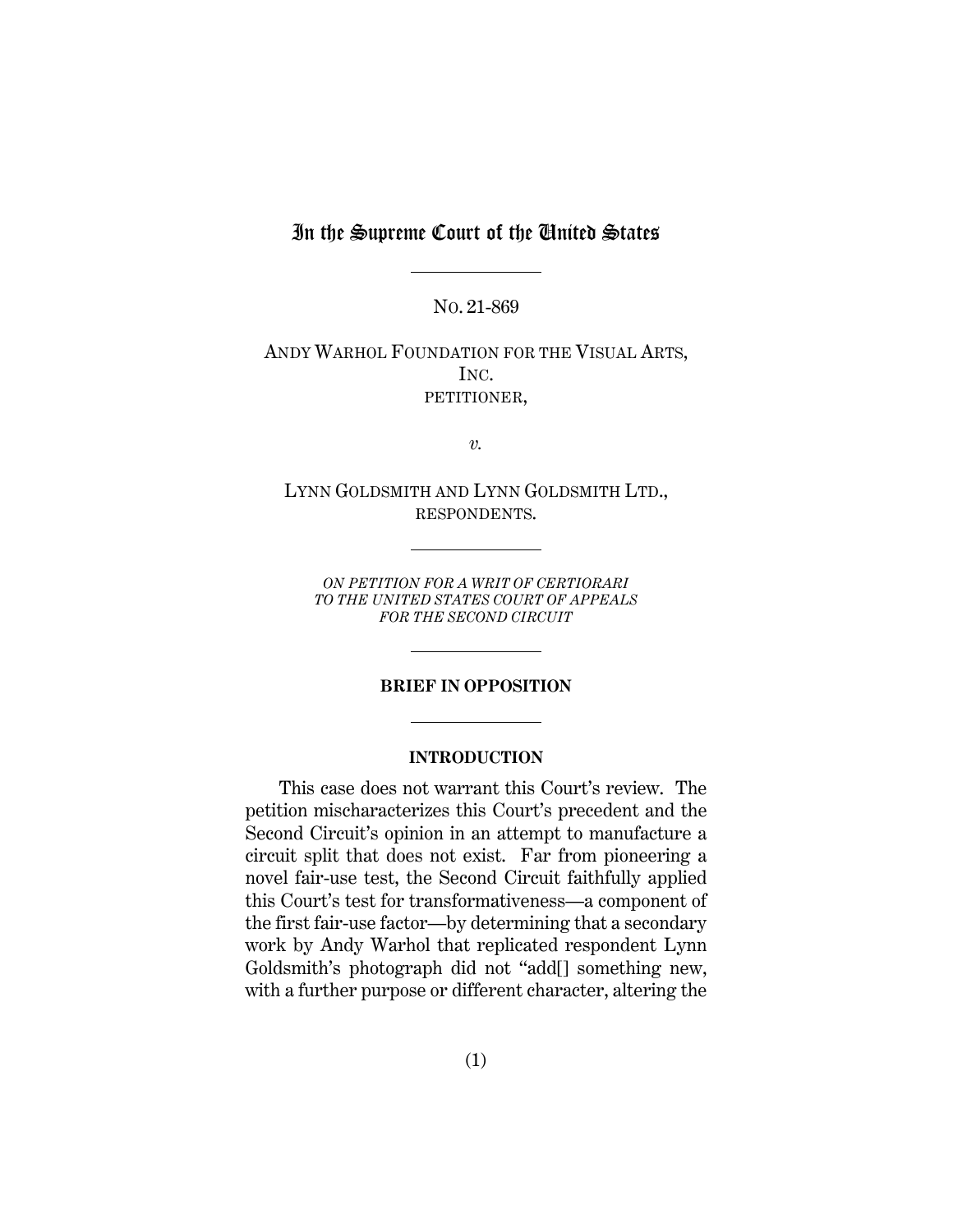<span id="page-9-3"></span><span id="page-9-2"></span>first with new expression, meaning, or message." Pet.App.13a (quoting *Campbell v. Acuff-Rose Music, Inc.*, 510 U.S. 569, 579 (1994)). Every other circuit applies that test, too. And, far from dismissing this Court's most recent guidance in *Google LLC v. Oracle America, Inc.*, 141 S. Ct. 1183 (2021) (which issued after the original panel opinion), the Second Circuit painstakingly incorporated *Google* into its analysis in a revised opinion. The Second Circuit then weighed all four fair-use factors holistically and concluded that all four factors weighed against fair use here. Petitioner does not challenge the Second Circuit's holdings with respect to those other factors, and the Second Circuit applied the established, fact- and contextspecific test for transformativeness. No further review is warranted.

#### **STATEMENT**

#### <span id="page-9-1"></span><span id="page-9-0"></span>**Factual Background A.**

1. Respondent Lynn Goldsmith is a world-renowned photographer best known for her portraits of rock musicians like Michael Jackson, Bruce Springsteen, Bob Dylan, Madonna, James Brown, the Beatles, and the Rolling Stones, to name just a few. C.A.2 Joint Appendix (JA) 194, JA581-82, JA993-96. Her work graces more than 100 album covers. Pet.App.3a. Museums across the country—from the Smithsonian National Portrait Gallery to the Brooklyn Museum of Art—showcase her photographs. JA192, JA1640-63. National magazines, like Vanity Fair, Rolling Stone, Time, and Sports Illustrated have frequently featured her work. JA1639. Goldsmith herself has published many books of her photographs, including a New York Times bestseller. *Id*. She also founded Lynn Goldsmith, Ltd., the first photo agency focused on celebrity portraiture. Pet.App.3a-4a. For her accomplishments in photography, on October 26, 2021,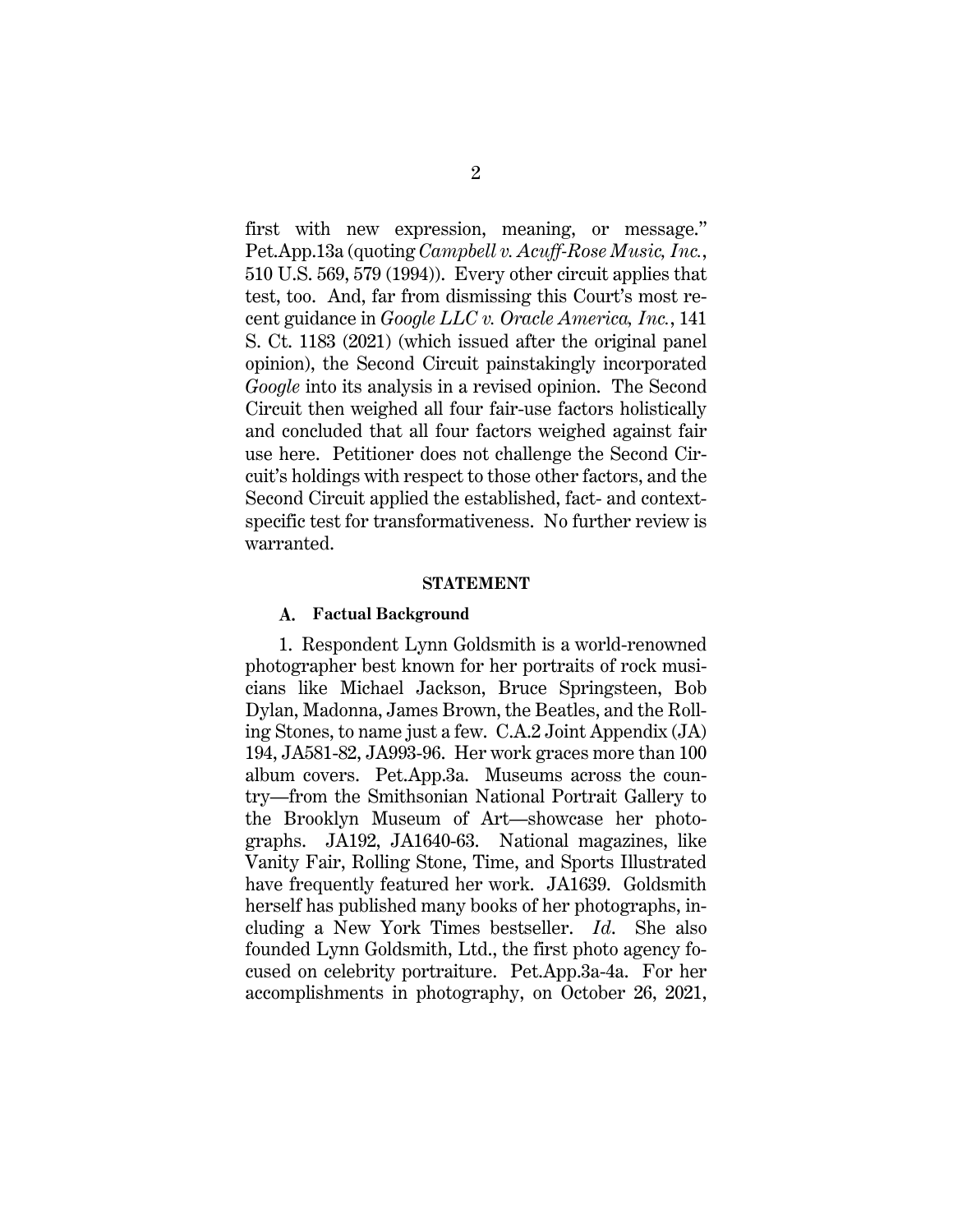Goldsmith won a Lucie Award—the photography equivalent of an Oscar.

In 1981, Goldsmith took a series of photographs of the musician Prince after pitching Prince to Myra Kreiman, the photo editor of Newsweek, as "the next big thing." JA698. Newsweek's Kreiman described Goldsmith as "our A list photographer for this type of assignment" someone Newsweek trusted not only to photograph rock musicians, but to identify who to cover. JA771. Newsweek gave Goldsmith full authorial control, leaving it entirely to her what the photographs should convey. JA717. "[W]hen Lynn Goldsmith took somebody into the studio," Kreiman explained, "you generally expected to get something that was . . . exceptional. That was creative. That was very well-lit, very polished and brought out a feel for the person themselves." JA773. Goldsmith agreed to photograph Prince for Newsweek, and retained the copyright in her work. JA200, JA538-39, JA775-76.

Goldsmith photographed Prince over two days, first at a concert at the Palladium and then in an intense session at her studio. JA715-716, JA999. Before the latter session, Goldsmith arranged the lighting "to showcase" Prince's "'chiseled bone structure.'" Pet.App.3a. Goldsmith chose a white backdrop for her initial shots, explaining that a "white background is hardest to light. You can move to other things, like dark gray, but . . . it takes time to light white." JA1556. She also compiled a playlist of music designed to make Prince comfortable and to build rapport. JA1537, JA1549. "I made sure to have the roots of rock and roll, Robert Johnson, James Brown, Howling Wolf." JA1537.

When Prince arrived, Goldsmith observed that he cut a more fragile figure in her studio than onstage. JA1544. "With Prince, I could sense immediately . . . that this is a very shy person, so you go slowly, you read the signals."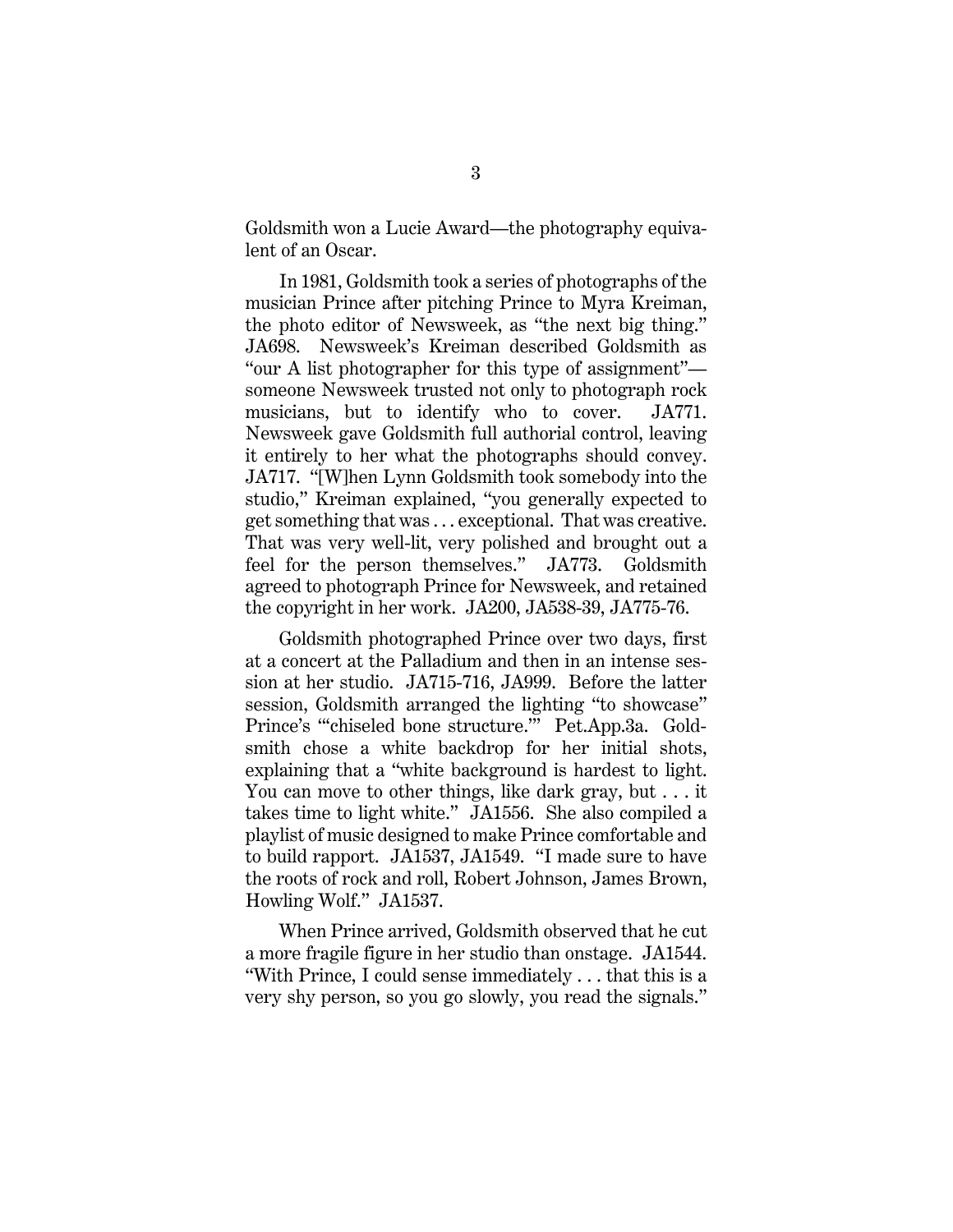JA1544-45. Goldsmith thus applied purple eyeshadow and lip gloss to Prince in order to connect with him and to accentuate his sensuality. Pet.App.4a. She chose purple because she felt "Prince was in touch with the female part of himself, but he is very much male." JA1545.

Goldsmith also decided to shoot with a Nikon 35-mm camera, which allowed her to "move quickly, [to] adjust quickly." JA1558-59. She then mixed 85- and 105-mm lenses, which she believed would best capture the shape of Prince's face. Pet.App.4a-5a. As Goldsmith explained, "If I put a wide angle on him, he wouldn't have looked like that, so there is a choice." JA1560. "There is a reason I pick everything I pick." JA1517.

Goldsmith began by taking approximately 12 blackand-white photographs. JA200, JA1001. Then she switched to color film. Throughout, she directed Prince in order to help him relax before the camera. JA1550. She had him button his high-collared shirt, "just to try to get action." JA1554. "This is not a person who is just going to get in front of a camera and give," Goldsmith explained. JA1554-55. With Prince "I felt fortunate that I got something," Goldsmith reflected, because "he was really struggling." JA1552.

Goldsmith took the following photograph—the subject of this case—during that session.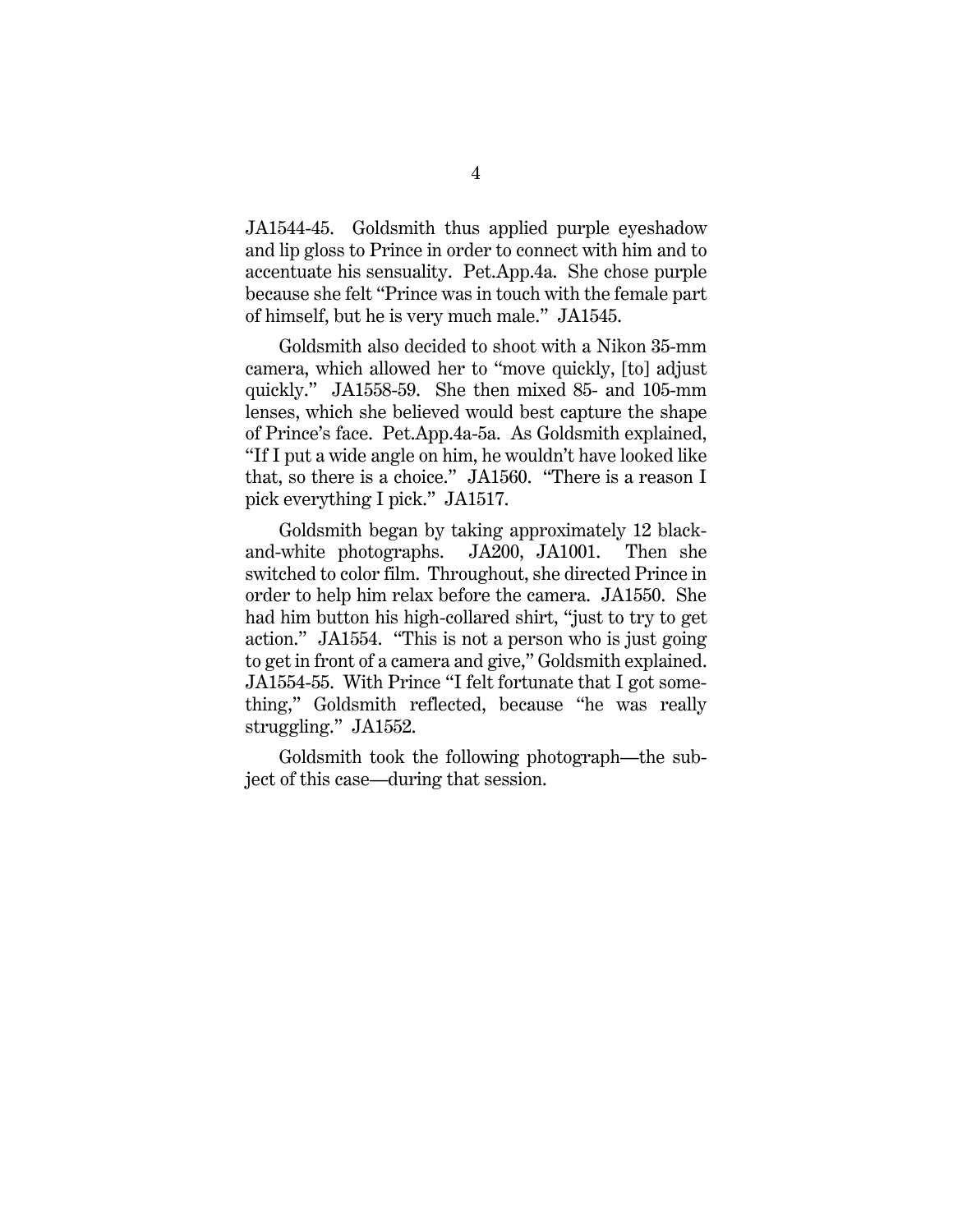

The makeup that Goldsmith applied is visible, where light glints off the singer's glossed lower lip. JA1547. The pinpricks of light in Prince's eyes reflect Goldsmith's photographer's umbrellas. JA1555. And the well of shadow around Prince's eyes and the shadows that stray across Prince's chin are products of Goldsmith's lighting choices. JA1582.

Newsweek ultimately featured a different Goldsmith photograph from Prince's concert, not the above picture. JA1704. Over the ensuing years, Goldsmith has offered one of her color photographs of Prince for sale through the Morrison Hotel Gallery, JA1608-14, which specializes in "fine art music photography," JA1602. She also published that color photograph in her book *Rock and Roll Stories*. JA1575-76; JA1611-14.

2. In 1984, Prince's star exploded with the release of his legendary Purple Rain album. Vanity Fair, a frequent outlet for Goldsmith's work, JA1639, contacted Goldsmith's agency seeking a photograph of Prince that could be used as an "artist reference" for an illustration that Vanity Fair was commissioning for the article "Purple Fame." JA541. (An artist reference is a photograph that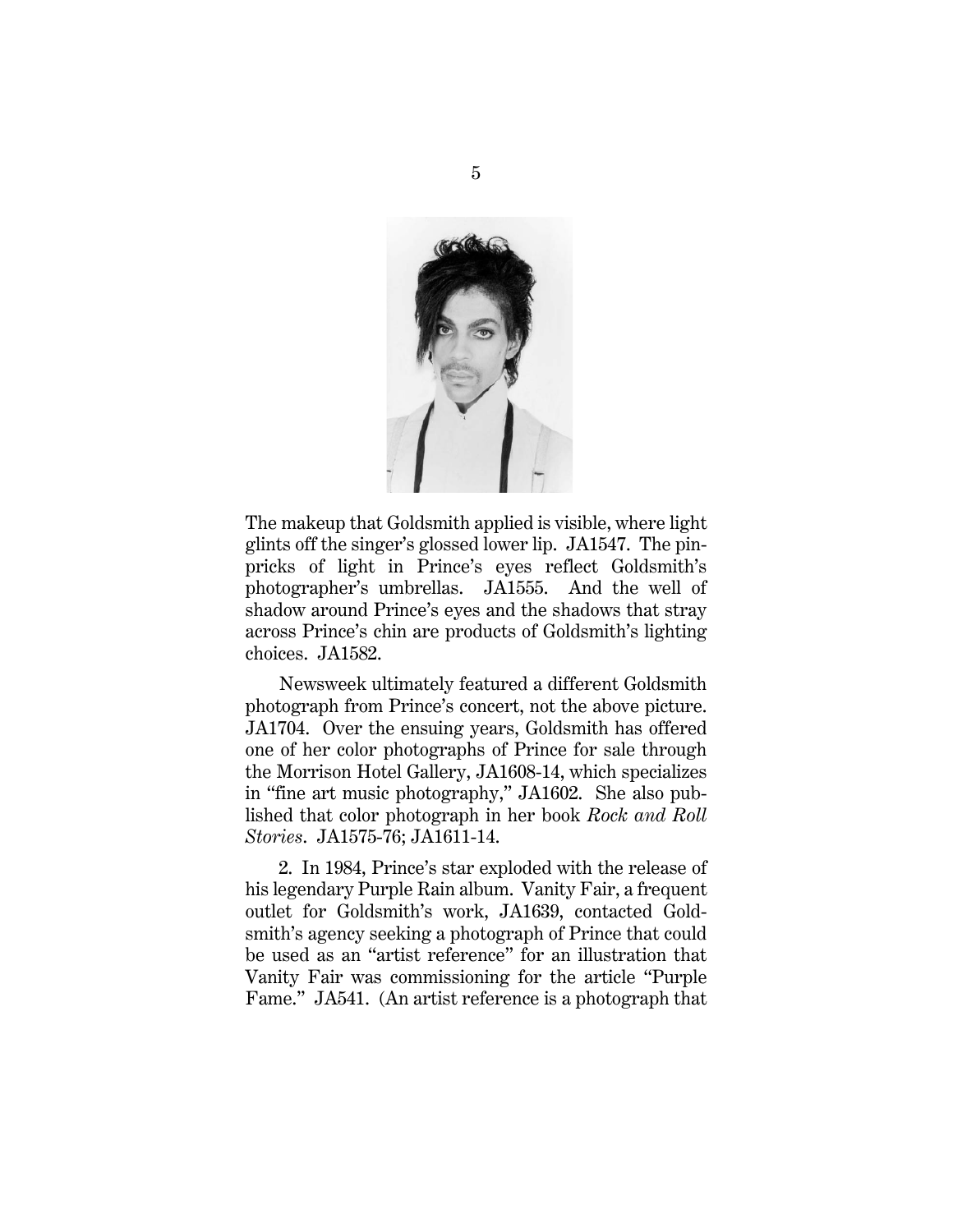an artist uses to create a different visual work, such as a sketch or painting).

Vanity Fair and Goldsmith agreed to a \$400 licensing fee and Goldsmith sent Vanity Fair an 11x14-inch portrait of Prince—the above black-and-white photograph that Goldsmith took of Prince at her studio. JA1021-22, JA1156. The Vanity Fair/Goldsmith licensing agreement required Vanity Fair to return the photograph to Goldsmith after 15 days; required that any Vanity Fair illustration based on Goldsmith's photograph could run only in Vanity Fair's November 1984 issue; prescribed the size of any Vanity Fair illustration; and limited which Vanity Fair editions could print the illustration (*i.e.*, only editions for certain geographical regions). JA541, JA1021. The licensing agreement also required Vanity Fair to give a photo credit to Goldsmith as the "source photograph" for the illustration, to be placed alongside the illustration. JA1046, JA1048. The license spelled out in all capital letters: "NO OTHER USAGE RIGHTS GRANTED." JA541.

Unbeknownst to Goldsmith, the artist that Vanity Fair commissioned for the illustration was Andy Warhol, whose popularity was then resurging. Warhol's art replicated Goldsmith's photograph exactly by using a process called silkscreening. Typically, when Warhol produced a silkscreen, he began by reproducing the photograph on paper or canvas. JA1313. Then Warhol placed the silkscreen on a primed canvas, poured ink onto it, and used a squeegee to draw the ink through the mesh onto the canvas. JA1320, JA798-99. After removing the silkscreen, a print of the photographic image remained. JA798-99. Warhol then painted "over the printed impression, using the image outline as a rough guide." JA1320. Once the paint dried, Warhol printed an additional silkscreen of the photo atop the acrylic. JA1321.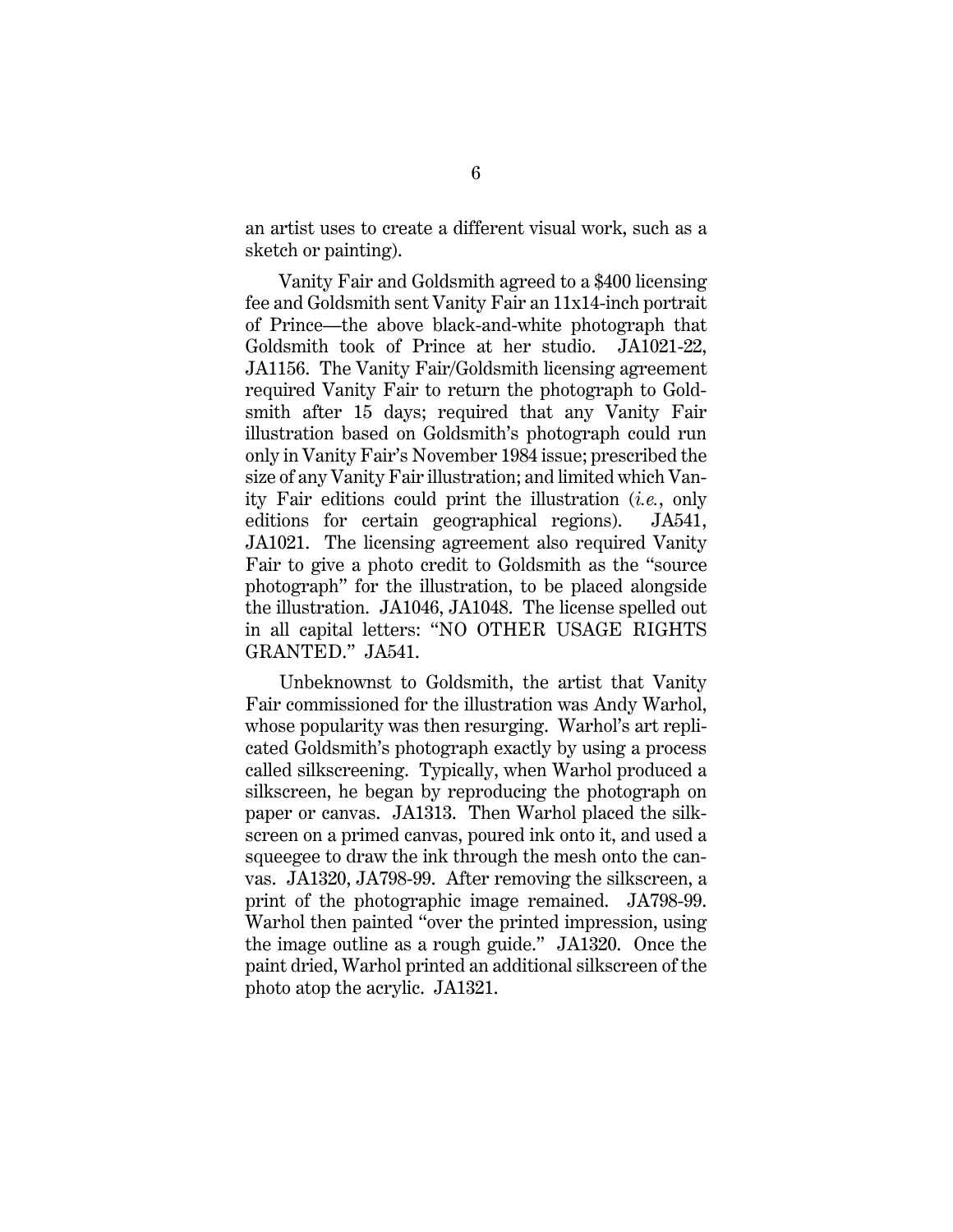Gerard Malanga, Warhol's assistant, later explained in an interview with respect to Warhol's works: "When we took up screen-printing, it was not to get away from the preconceived image, but to more fully exploit it through the commercial techniques of multiple reproduction." JA1340. As one book on Warhol put it, "Silkscreening allowed [Warhol] to appropriate an image—publicity still, press clipping." Wayne Koestenbaum, *Andy Warhol* 60 (2001). He also has explained that Warhol "was jubilant to discover an efficient way of making paintings that were virtually photographs, illicitly transposed—smuggled across the hygienic border separating the media." *Id*. at 61.

<span id="page-14-0"></span>Warhol's appropriation of photographs as the base for his silkscreens had prompted copyright-infringement lawsuits from photographers who objected to Warhol's unlicensed use of their works. In 1966, photographer Patricia Caulfield sued Warhol for infringement after Warhol reproduced a Caulfield photograph from Modern Photography magazine to create a series of silkscreen paintings. JA613-15. The case settled. JA547, JA927-28. Later, photographer Henri Dauman sued Warhol's estate and foundation for infringement after realizing that Warhol in 1964 had reproduced Dauman's Life Magazine photograph of Jacqueline Kennedy at President Kennedy's funeral to make at least 45 silkscreened works. *See Dauman v. Andy Warhol Found. for Visual Arts, Inc.*, 1997 WL 337488, at \*3 (S.D.N.Y. June 19, 1997) (denying Foundation's motion to dismiss). That case also settled. JA547, JA634-39.

After the Caulfield litigation, Warhol "realized that he had to be very careful about appropriating for the fear of being sued again," as Warhol's assistant Malanga explained before this litigation. JA924-26, JA928-31. By the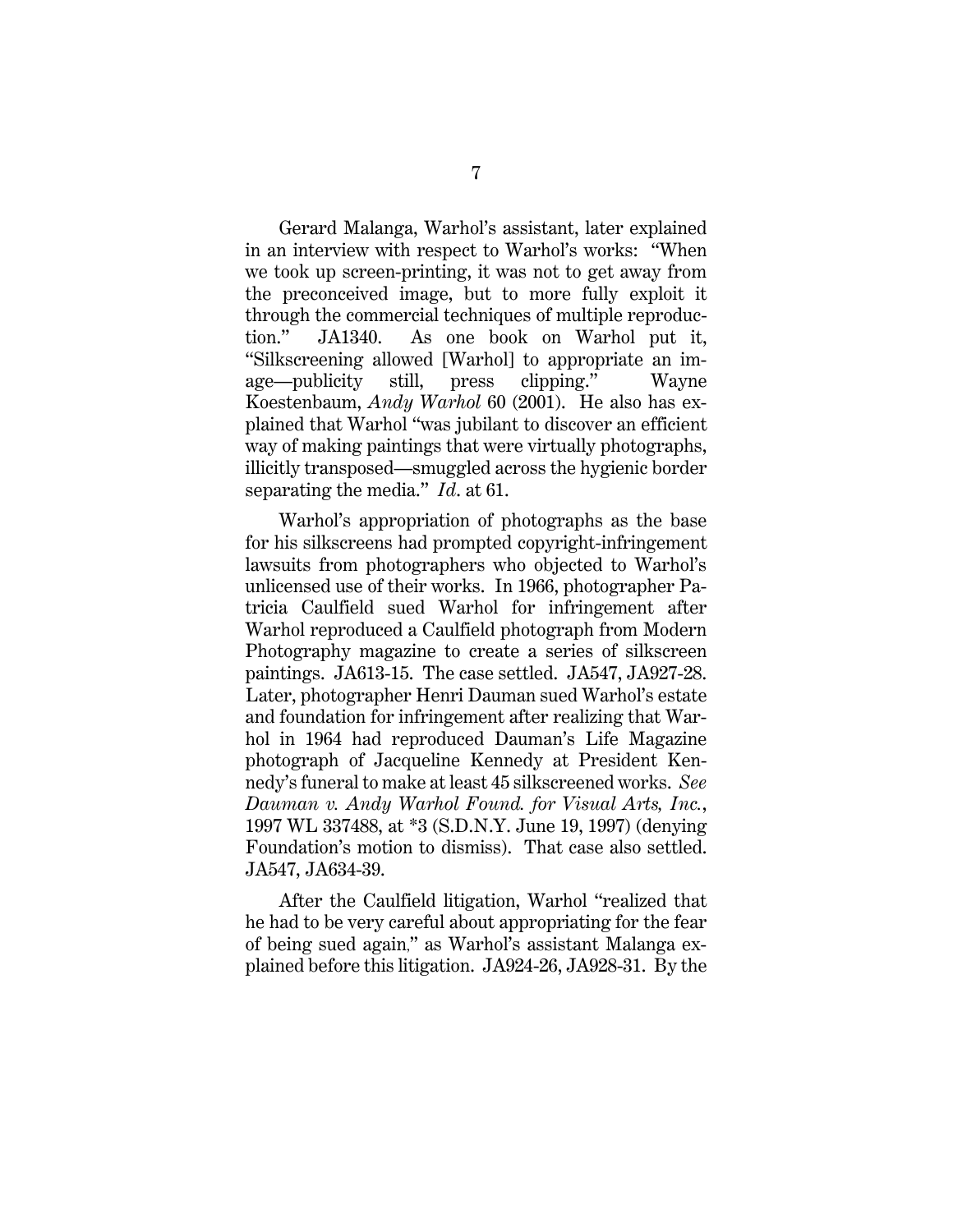1970s, Warhol had largely ceased lifting celebrity photographs from the mass media. JA1361, JA1368. Instead, Warhol took his own photographs or obtained licenses before using the photographs as the base for silkscreens of celebrities or wealthy patrons. JA1324, JA931-35.

Vanity Fair's November 1984 issue ran Warhol's illustration with the following credit:



Warhol, however, did not stop with that commissioned illustration, nor did he seek anyone's permission to reproduce Goldsmith's work. Warhol reproduced Goldsmith's portrait to make 15 additional works: 11 paintings, two drawings, and two screen prints on paper. Pet.App.8a. For the paintings and prints, Warhol used the silkscreen process described above, inking Goldsmith's photograph onto canvas or paper and then overlaying the image with colors. JA797-98. For the drawings, Warhol projected Goldsmith's photograph onto a piece of paper and then traced over it. JA802-03.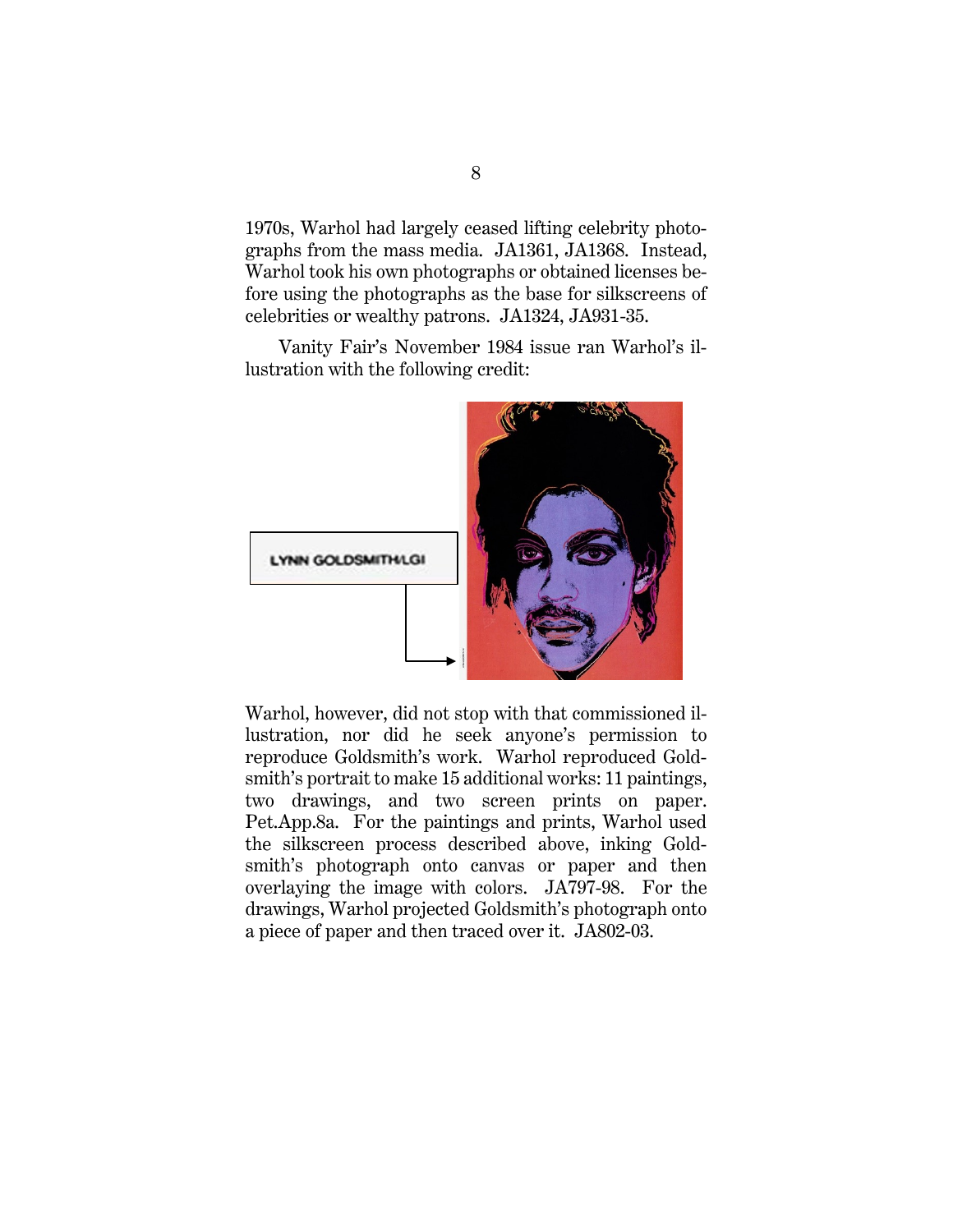Goldsmith's photograph was the basis for the entire Prince Series. All of the Warhol works thus unsurprisingly carried forward essential features of her original composition. Pet.App.34a. Warhol kept the same angle of Prince's gaze. JA1582. He reproduced the shadows ringing Prince's eyes and darkening his chin. JA1582. Warhol replicated the same dark bangs partially obscuring Prince's right eye. Pet.App.34a. Warhol even copied the light and shadow on Prince's lips, which owe their pattern to the gloss that Goldsmith asked Prince to apply. Pet.App.35a n.10. Even the reflections from Goldsmith's photographer's umbrellas in Prince's eyes remain visible in Warhol's series. Pet.App.36a.

Upon Warhol's death in 1987, petitioner Andy Warhol Foundation (AWF) assumed ownership of the Prince Series. AWF sold 12 of the originals to private galleries or art dealers for extremely large sums. JA1779-83, JA562, JA1821-31. The Andy Warhol Museum in Pittsburgh holds the remaining four works. Pet.App.9a. AWF retains the copyright to the Prince Series, Pet.App.9a; JA561-62; JA494-95, and has licensed the works to publishers, galleries, and museums, Pet.App.9a. Those licenses have included many of the same outlets where Goldsmith could potentially market her photograph. JA870-72; JA1161-62; Pet.App.39a.

3. After Prince died in 2016, Condé Nast, Vanity Fair's parent company, asked AWF for permission to reproduce one of the Prince Series works in a special Vanity Fair tribute issue. Pet.App.9a. AWF offered Condé Nast a menu of possible works; Condé Nast selected an image of Prince saturated in bright orange paint for the cover. JA1096. AWF charged Condé Nast a \$10,000 licensing fee and a \$250 temporary usage fee, JA559-60, required Condé Nast to provide a copyright attribution to AWF,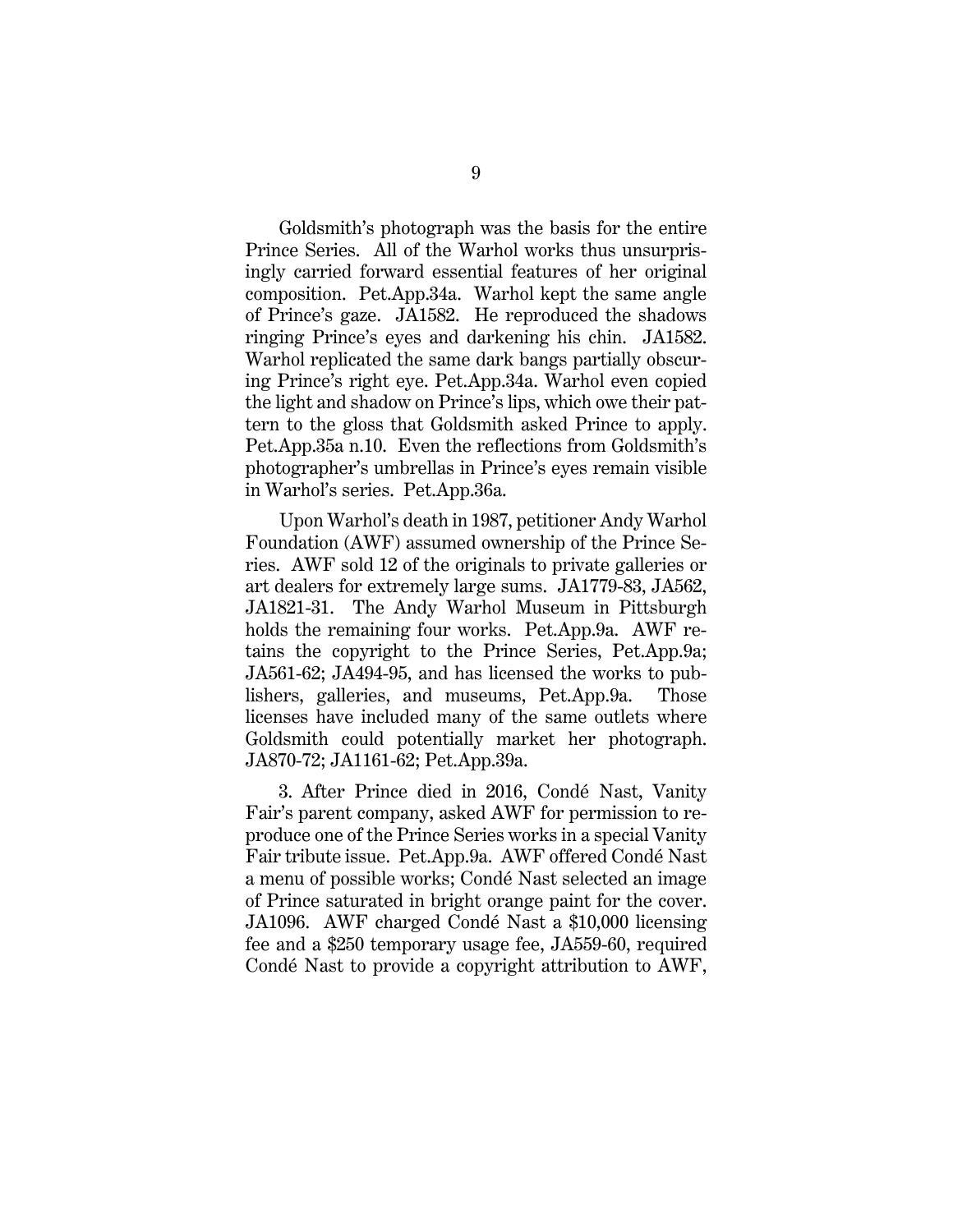JA1115, and required AWF's preapproval of the cover before publication, JA1131.

Vanity Fair in April 2016 published the image on the cover of its special issue "The Genius of Prince," JA1095- 1100, which stayed on newsstands for three months and had a print run of some 100,000 copies. JA904-06, JA1140. Unlike Warhol's 1984 illustration for Vanity Fair—which came from the same Warhol series—Goldsmith received no credit whatsoever. JA1142. In Vanity Fair's rush to push the special Prince tribute issue to newsstands, its rights clearance research did not uncover that Goldsmith holds the copyright to the photograph that Warhol reproduced in his work. JA886-91, JA1145-47.

Vanity Fair also republished its 1984 profile of Prince online. JA1078, JA1089. The Warhol cover image of Prince subsequently began circulating on social media, where Goldsmith saw it. JA1676. Goldsmith was stunned to realize that Warhol had created silkscreens of Prince using her original portrait. JA1156, JA1571-72, JA1676. "What I rarely forget in my pictures is somebody's eyes and I kept seeing that image come up on various social networks, the quote-unquote Warhol, in different colors …. I went and looked at my digital archive and went, those are the eyes." JA1577-78. Warhol's depiction of Prince struck her as "identical" to her own portrait. JA1581. "Not just the outline of his face, his face, his hair, his features, where the neck is. It's the photograph." JA1582.

Goldsmith informed Michael Hermann, AWF's director of licensing, that she believed the Vanity Fair cover infringed her copyright. JA854-55. Goldsmith sent Hermann a copy of a color photograph that she initially believed Warhol had reproduced in his works. After doing additional research, Goldsmith emailed Herman later that same day a copy of the black and white photo her agency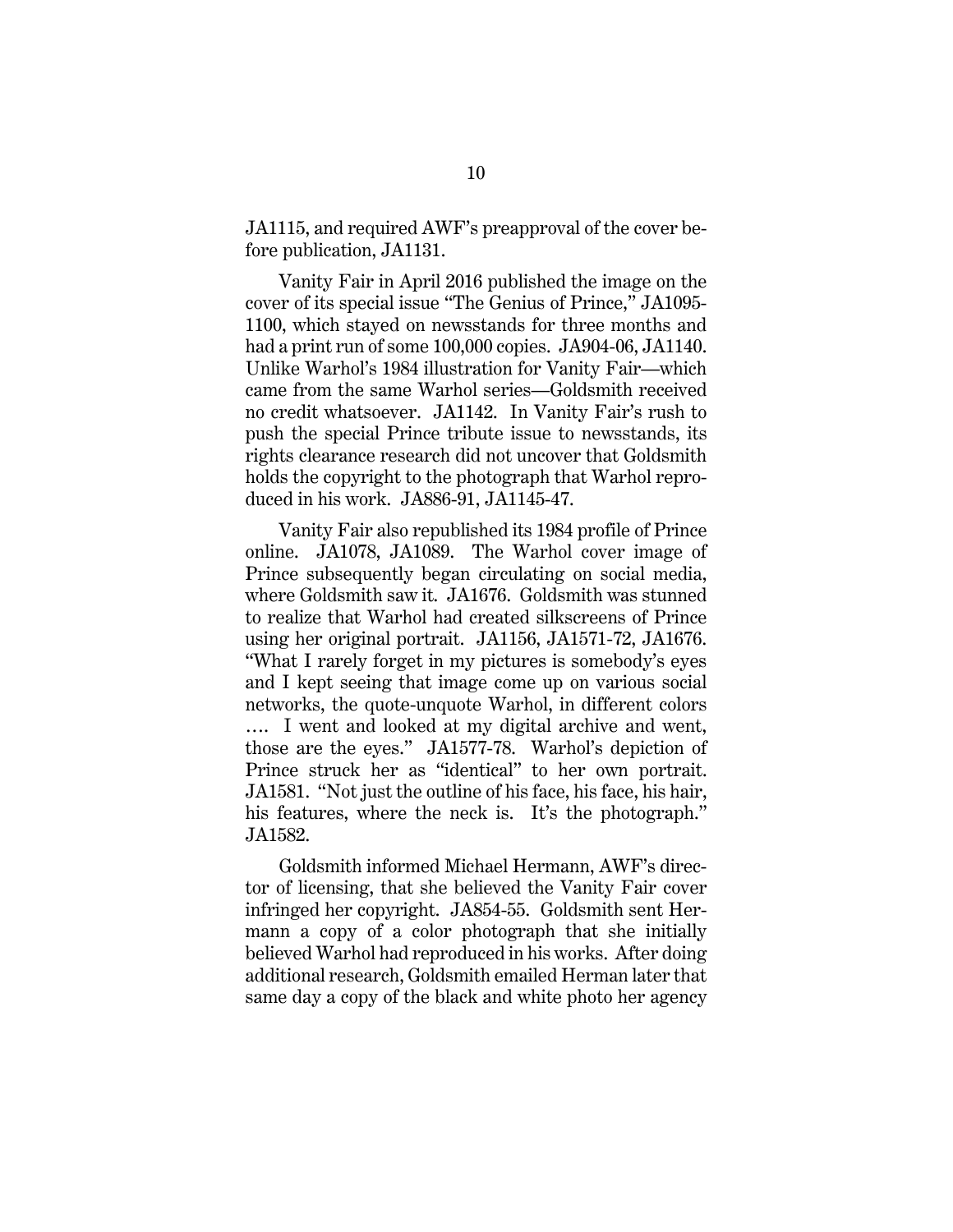had licensed to Vanity Fair years before. JA727-32, JA735-38, JA1152-54, JA1156-59. Goldsmith also included a "gif"—an animated image—in which she superimposed Warhol's Vanity Fair cover onto her photograph to show they were a clear match. JA1158.

AWF (at Pet. 11-12) claims that Goldsmith threatened to sue unless AWF paid Goldsmith "a substantial sum of money." But the only evidence in the record reflects that in July 2016, Goldsmith told Hermann that she hoped to "find a way to amicably resolve" the issue. JA1152.

#### **Proceedings Below**

<span id="page-18-0"></span>1. It was AWF, not Goldsmith, that initiated the present suit. In April 2017, AWF sued her without warning in the United States District Court for the Southern District of New York for a declaratory judgment that the Prince Series did not infringe Goldsmith's copyright, or in the alternative, that the Prince Series was fair use. Pet.App.2a.

<span id="page-18-1"></span>Goldsmith filed a counterclaim for copyright infringement under 17 U.S.C. §§ 106, 501. Pet.App.2a. Goldsmith sought damages and injunctive relief to prevent AWF "from further reproducing, modifying, preparing derivative works from, selling, offering to sell, publishing or displaying" the Prince Series. JA535. On appeal, Goldsmith said that she is not seeking to enjoin display of the original Warhol works. Pet.App.29a & n.8.

2. The district court granted summary judgment to AWF, holding that Warhol's appropriation of the Goldsmith Photograph constituted fair use. As to the first fairuse factor, the purpose and character of the work, the court reasoned that works are *per se* transformative "[i]f looking at the works side-by-side, the secondary work has a different character, a new expression, and employs new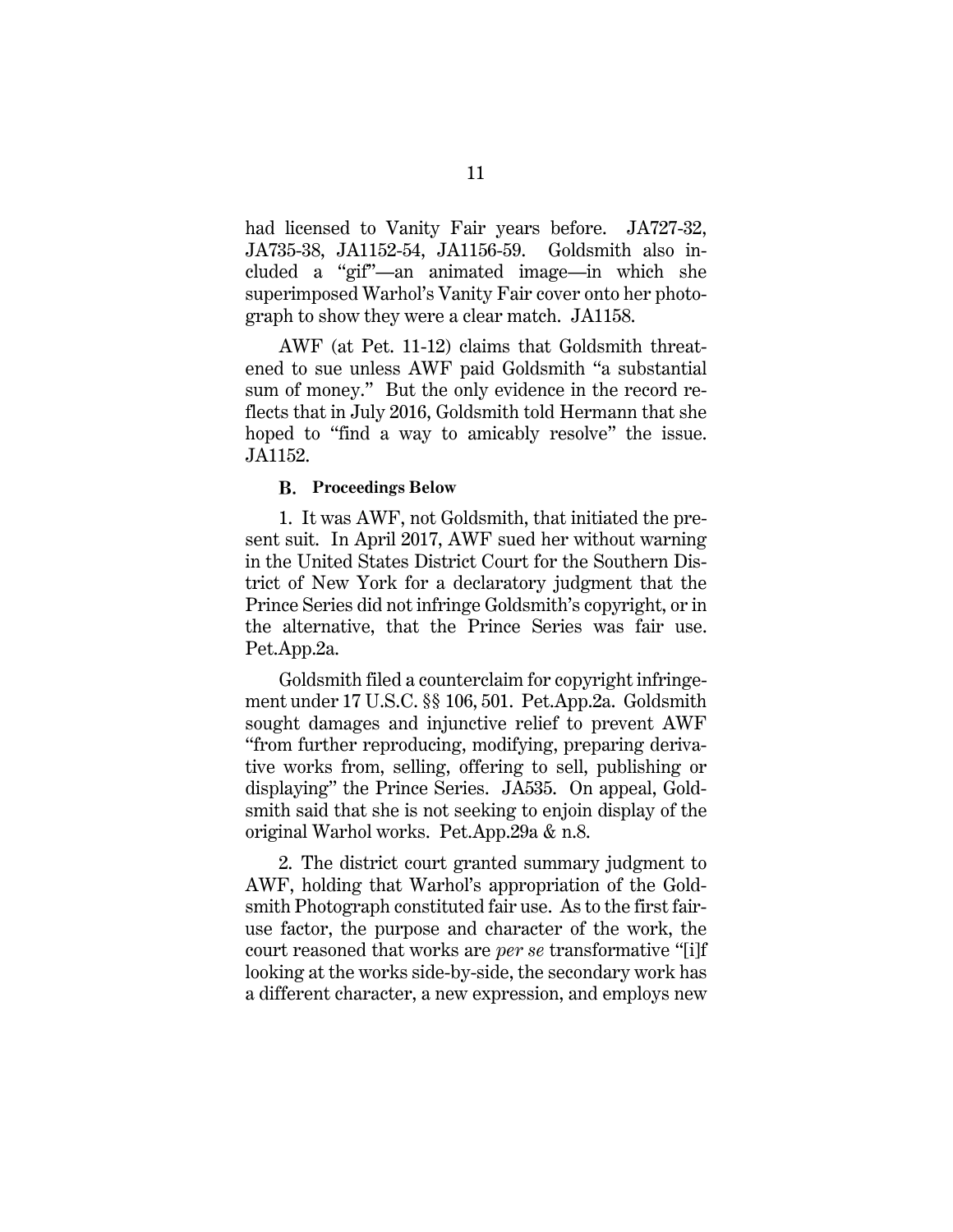aesthetics with [distinct] creative and communicative results." Pet.App.16a (quoting Pet.App.71a). Applying that bright-line rule, the court concluded that Warhol could "reasonably be perceived to have transformed Prince from a vulnerable, uncomfortable person to an iconic, larger-than-life figure." Pet.App.72a.

The court further held that the second factor, "the nature of the copyrighted work," favored neither party. Pet.App.73a-74a. The court reasoned that the third factor, "the amount and substantiality of the portion used," favored AWF because Warhol altered Goldsmith's photograph in some ways, despite "cop[ying]" "the pose and angle of Prince's head." Pet.App.78a. As to the fourth and final factor, the court deemed the effect "upon the potential market for or value of" Goldsmith's original photograph minimal on the theory that AWF's commercial-licensing activities did not act as market substitutes for Goldsmith's photograph. Pet.App.79a, 81a.

3. a. The Second Circuit reversed, holding that all four fair-use factors as a matter of law favored Goldsmith and, considered holistically, precluded any finding of fair use. 992 F.3d 99 (2d Cir. 2021). As to the first factor one component of which assesses whether Warhol's Prince Series is "transformative"—the Second Circuit asked whether the work "adds something new, with a further purpose or different character, altering the first with new expression, meaning, or message." *Id.* at 109-10 (quoting *Campbell v. Acuff-Rose Music, Inc.*, 510 U.S. 569 (1994)). The court explained that this inquiry is fact- and context-specific and necessitates a close look at the meaning, message, and purpose of the works at issue. *Id*. at 110-11.

The court thus rejected the notion that "any secondary work that adds a new aesthetic or new expression to its source material is necessarily transformative." *Id*. at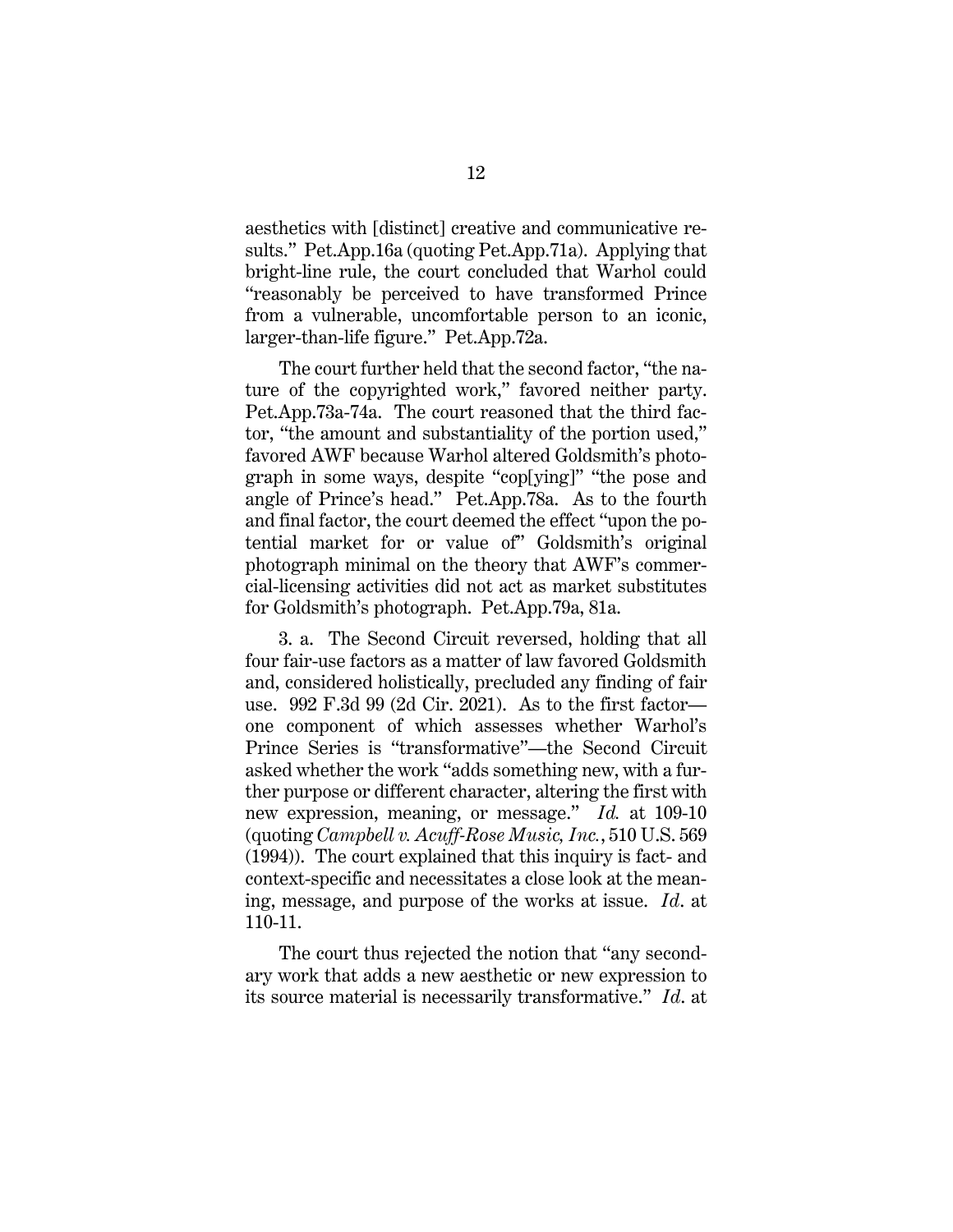<span id="page-20-1"></span><span id="page-20-0"></span>111. Instead, the court observed, some secondary works are non-transformative even if they add novel elements like a film adaptation of a novel, a quintessential derivative work. *Id*. at 111-12. And, because under the Copyright Act, the copyright holder retains the right to all derivative works, 17 U.S.C. § 101, the court expressed concern that an overly loose test for transformativeness would cut into a core statutory right of copyright holders. 992 F.3d at 112. Conversely, the court observed, some secondary works are transformative even if the artist expressly disavows trying to create a new meaning or message—for instance, works by the artist Richard Prince that copied another artist's copyrighted photographs but juxtaposed and altered them alongside others. *Id*. at 113. Those secondary works therefore transformed the original work "in the creation of new information, new aesthetics, new insights and understanding." *Id*. at 110.

Applying that context-specific approach, the court held that Warhol's Prince Series was not transformative even though the works include some visual differences from Goldsmith's portrait. The court explained that the Prince Series "retains the essential elements of the Goldsmith Photograph without significantly adding to or altering those elements." *Id*. at 115. Further, the two works shared a common, highly specific purpose—functioning as an artistic portrait of the artist Prince. *Id.* at 114.

The court held that the second factor, the nature of the copyrighted work, also favored Goldsmith because her photograph is both unpublished and creative. *Id*. at 117. The third factor, "the amount and substantiality of the portion used," also favored Goldsmith. Goldsmith's composition centered on Prince's face; Warhol copied her image of Prince's face wholesale, and there was no evidence that Warhol "required *Goldsmith's* photograph"—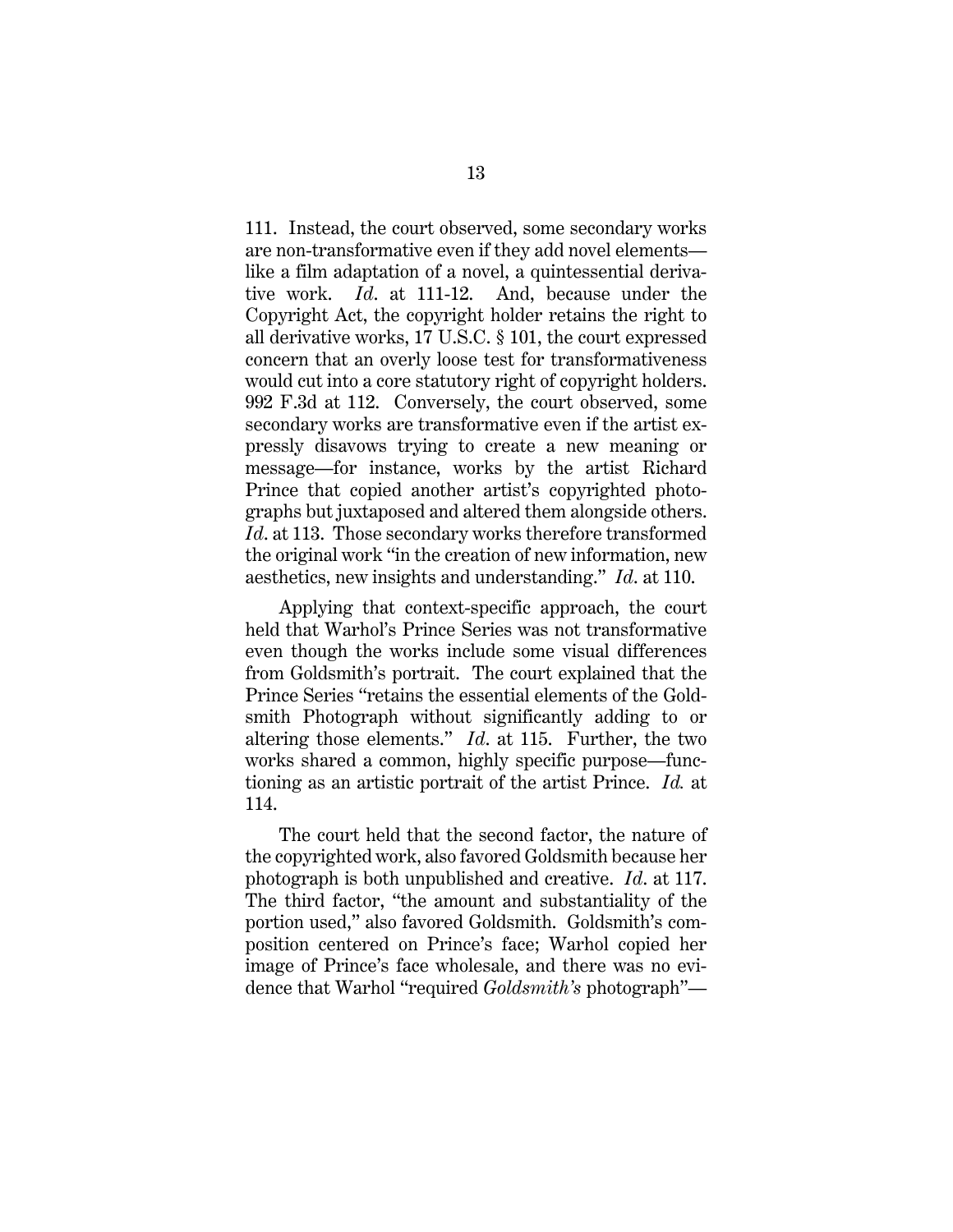as opposed to a stock photo—to create the Prince Series. *Id*. at 118-19.

Finally, as to the fourth factor, the court held that AWF's *commercial licensing* of the Prince Series to magazines traded off with the market for Goldsmith's portrait, because both functioned as artistic portraits of the same person. *Id.* at 121. The court thus found the potential for substantial harm to Goldsmith in the licensing market. *Id.*  at 122. The court did not address any issues relating to the original creation of the Prince Series itself, since Goldsmith was not seeking relief as to those works.

Judge Jacobs concurred, emphasizing that the decision below "does not consider, let alone decide, whether the infringement encumbers the original Prince Series works," or "whether original works of art that borrow from protected material are likely to infringe." *Id*. at 127. All that the panel held was that AWF infringed on Goldsmith's copyright by *licensing images* from the Prince Series to magazines and other venues, because both the reproductions and Goldsmith's photographs compete for the market for images of Prince's face.

b. After the panel decision issued, this Court decided *Google LLC v. Oracle America, Inc.*, 141 S. Ct. 1183 (2021), which held that Google's copying of Oracle's computer code was fair use as a matter of law. AWF petitioned for rehearing, arguing, *inter alia*, that *Google*  undermined the court's opinion.

The Second Circuit granted panel rehearing, withdrew the original opinion, and issued an amended opinion addressing *Google.* The court concluded that "AWF's argument that *Google* undermines our analysis rests on a misreading of both the Supreme Court's opinion and ours, misinterpreting both opinions as adopting hard and fast categorical rules of fair use" when the inquiry is in fact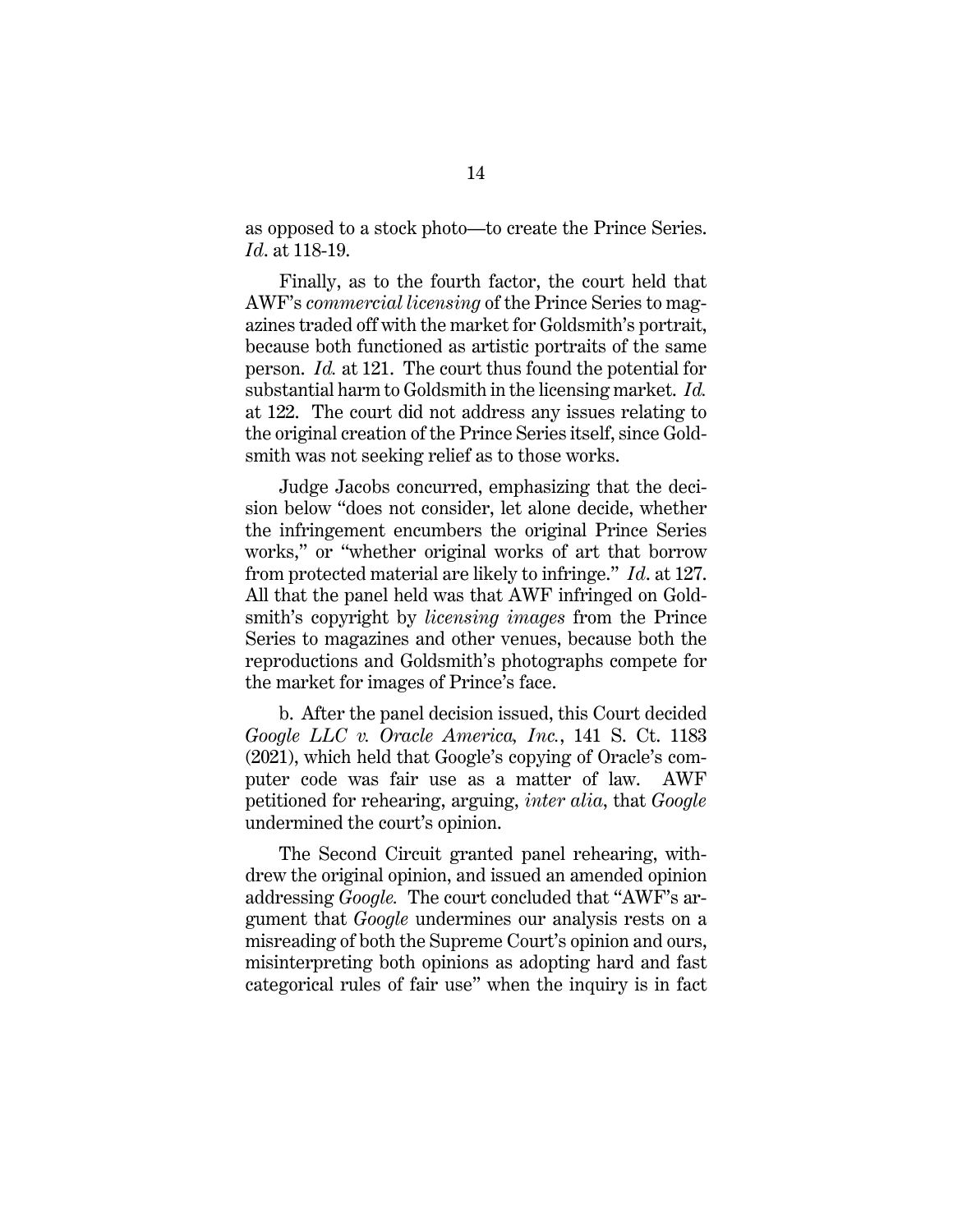"highly contextual and fact specific." Pet.App.43a-44a. The court explained that *Google* held that copying of copyrighted code was fair use in the "unusual context" of "copyrights in computer code." Pet.App.44a. But that holding does not carry over to the visual-art context, the court reasoned, because *Google* itself emphasized the differences between those two contexts, including stronger copyright protection for artistic works. Pet.App.13a.

The court also rejected AWF's contentions that the decision "effectively outlaw[s]" Warhol-style art or chills visual artists. Pet.App.45a; *see also* Pet.App.52a (Jacobs, J., concurring) ("Had the use been Warhol's use of the photograph to construct the modified image, we would need to reassess.").

#### **REASONS FOR DENYING THE PETITION**

### <span id="page-22-1"></span><span id="page-22-0"></span>**I. The Second Circuit's Decision Faithfully Follows This Court's Precedents**

AWF chiefly urges review by accusing the Second Circuit of defying this Court's fair-use precedents. That argument mischaracterizes both this Court's cases and the decision below, which applied the Court's longstanding test for transformativeness. Further, far from ignoring this Court's recent *Google* decision, the panel carefully revised its opinion to account for *Google.*

1. AWF (at 3) mischaracterizes this Court's precedents as holding that "a new work is 'transformative' if it" merely "has a new 'meaning or message' distinct from that of the preexisting work." (quoting *Google*, 141 S. Ct. at 1202-03). That abbreviated quotation of "meaning or message" recurs throughout the petition. *See* Pet. 5-6, 17, 18, 22. But the selective use of the quotation misstates the law. This Court has never suggested that a work is *always* transformative if it carries any different meaning or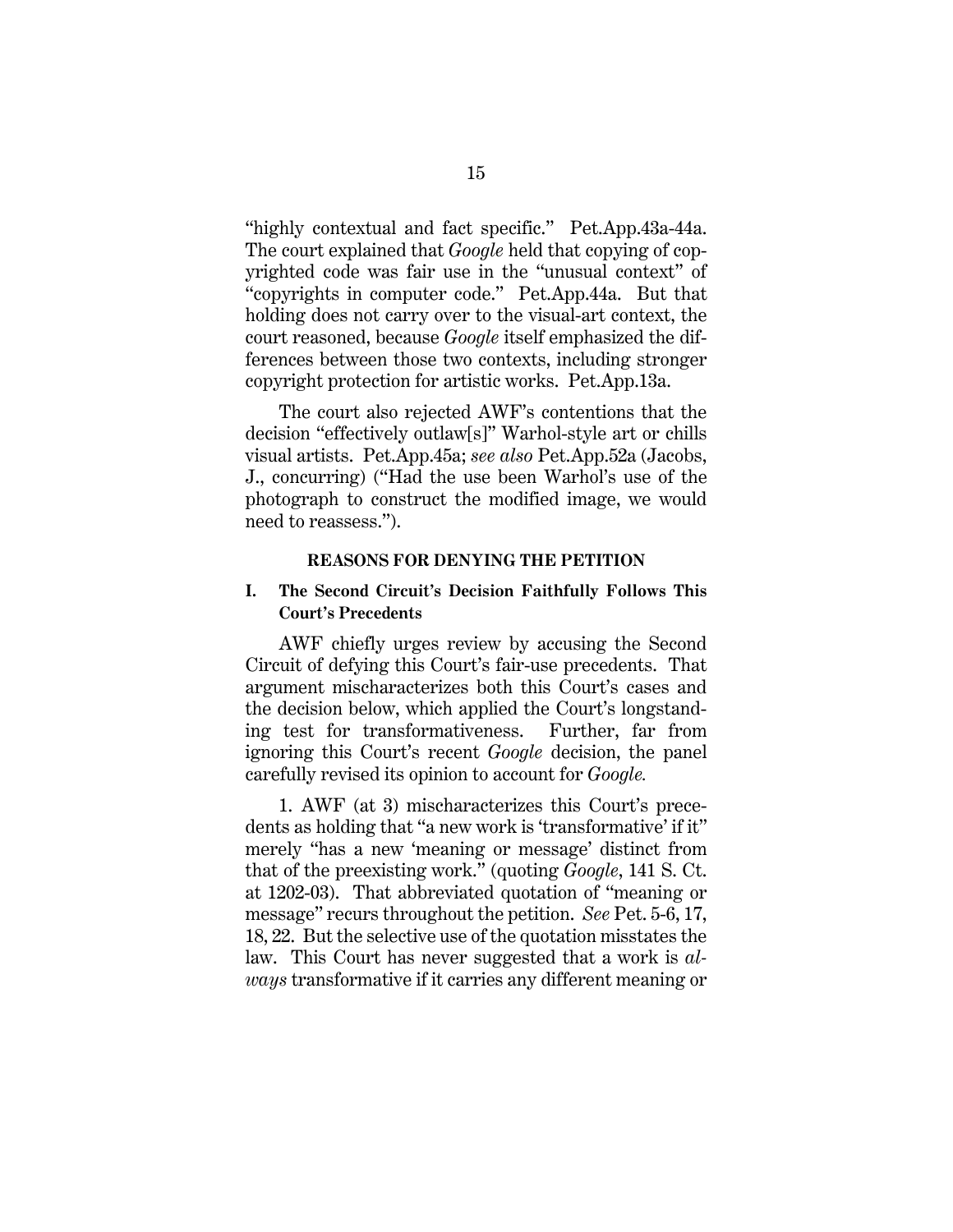message. Rather, this Court has held that the transformativeness inquiry involves "whether the new work merely 'supersede[s] the objects' of the original creation … or instead adds something new, *with a further purpose or different character, altering* the copyrighted work with new expression, meaning or message." *Campbell*, 510 U.S. at 579 (emphasis added); *see also Google*, 141 S. Ct. at 1202.

Thus, the work must have a new purpose or character, to such an extent that the new work alters the original. Not every new message automatically qualifies; "the new work" may still "merely supersede[] the objects of the original creation." *Campbell*, 510 U.S. at 579. Otherwise, every work of copying would be transformative; the act of appropriation itself conveys a different meaning and message from the original creation. So too, every derivative work, such as every film adaptation of a novel, would be transformative—even though the Copyright Act, 17 U.S.C. § 106(2), reserves to the copyright holder the rights to derivative works. Pet.App.17a.

In *Campbell,* for instance, the Court called for "caseby-case analysis" to assess when differences between two works are sufficient to lend the secondary work a new purpose and character. 510 U.S. at 577. There, the Court considered a commercial parody by 2 Live Crew of Roy Orbison's song, "Oh, Pretty Woman." *Id.* at 572. Acuff-Rose Music, Inc., who owned the rights to the original song, had refused to permit the use of the song and therefore sued 2 Live Crew and its record company. *Id.* at 573. The Court deemed 2 Live Crew's song a transformative use because it "reasonably could be perceived as commenting on the original or criticizing it, to some degree." *Id*. at 583. Because 2 Live Crew's song objectively had a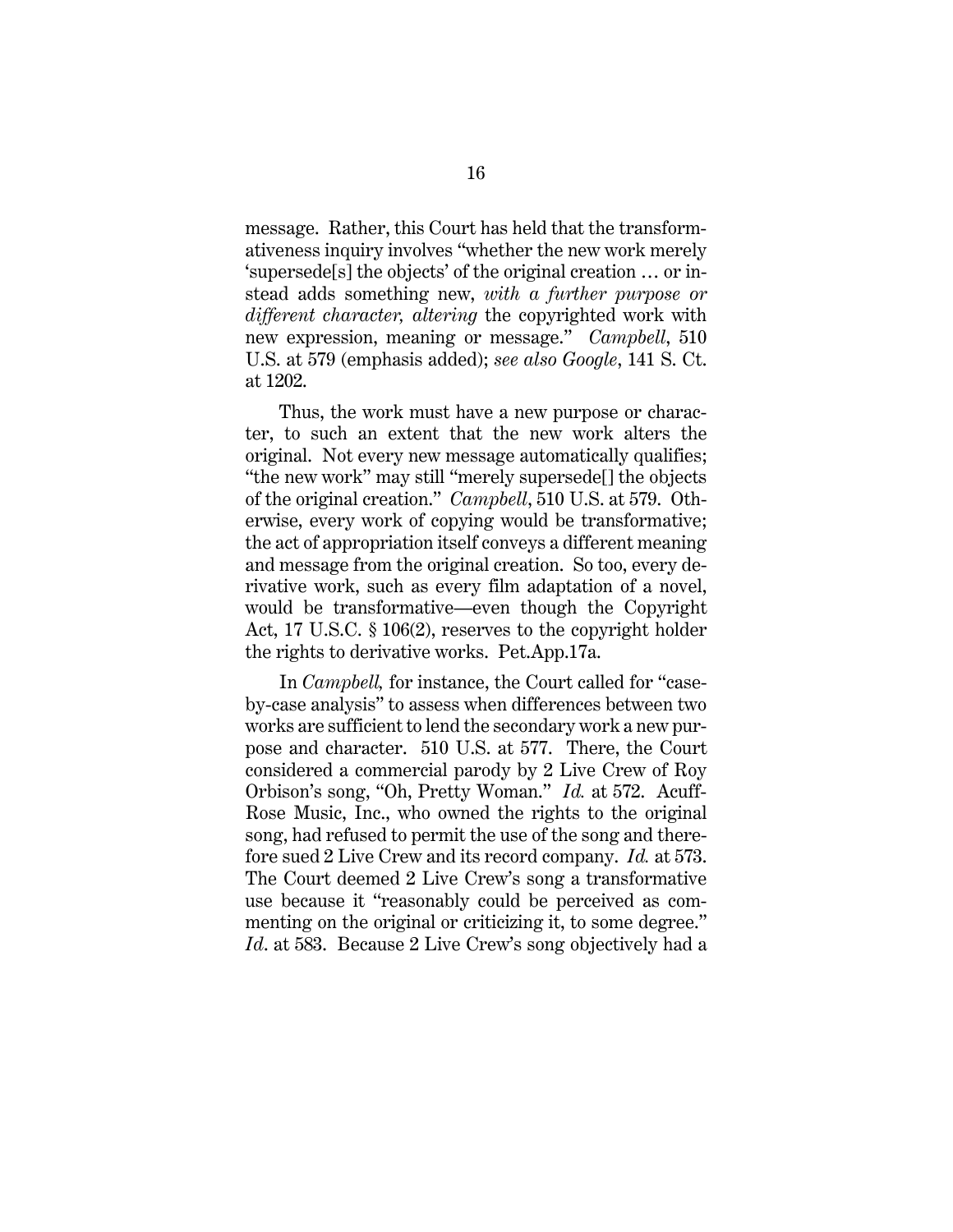different purpose—to "comment[] on the original or criticiz[e] it"—that purpose transformed the original into something new. *Id.* 

AWF contends (at 18-19), that *Google* "reaffirm[s] that transformativeness" hinges on whether a secondary work "convey[s] a different meaning or message" because this Court deemed Google's work transformative even though Google copied thousands of lines of code verbatim. But *Google* did not alter *Campbell*'s purpose-focused test. To the contrary, *Google* held that Google's use was transformative because Google used the code "to create new products" and "a new platform," *i.e*., different purposes from the original point of the Java code in question. 141 S. Ct. at 1203.

2. The Second Circuit correctly applied this Court's precedent by asking whether Warhol's Prince Series "merely supersedes the objects of the original creation, or instead adds something new, with a further purpose or different character." Pet.App.13a (quoting *Campbell*, 510 U.S. at 579). Because the Prince Series' "use of its source material" was not "in service of a 'fundamentally different and new' artistic purpose and character, such that the secondary work stands apart from the 'raw material' used to create it," the court found no fair use as a matter of law. Pet.App.23a-24a. In short, as prominent copyright scholar Professor Jane Ginsburg concluded, the Second Circuit "followed [this Court's] lead" in "navigat[ing] between unfair appropriation and fair reuse." Jane C. Ginsburg, *US Second Circuit Court of Appeals tames 'transformative' fair use; rejects 'celebrity-plagiarist privilege'; clarifies protectable expression in photographs*, 16 J. of Intell. Prop. L. & Prac. 638, 643 (2021).

<span id="page-24-0"></span>AWF accuses the decision below of adopting a *per se*  rule for when a secondary work is transformative. Pet. 17, 21. But the Second Circuit's decision emphasizes *four*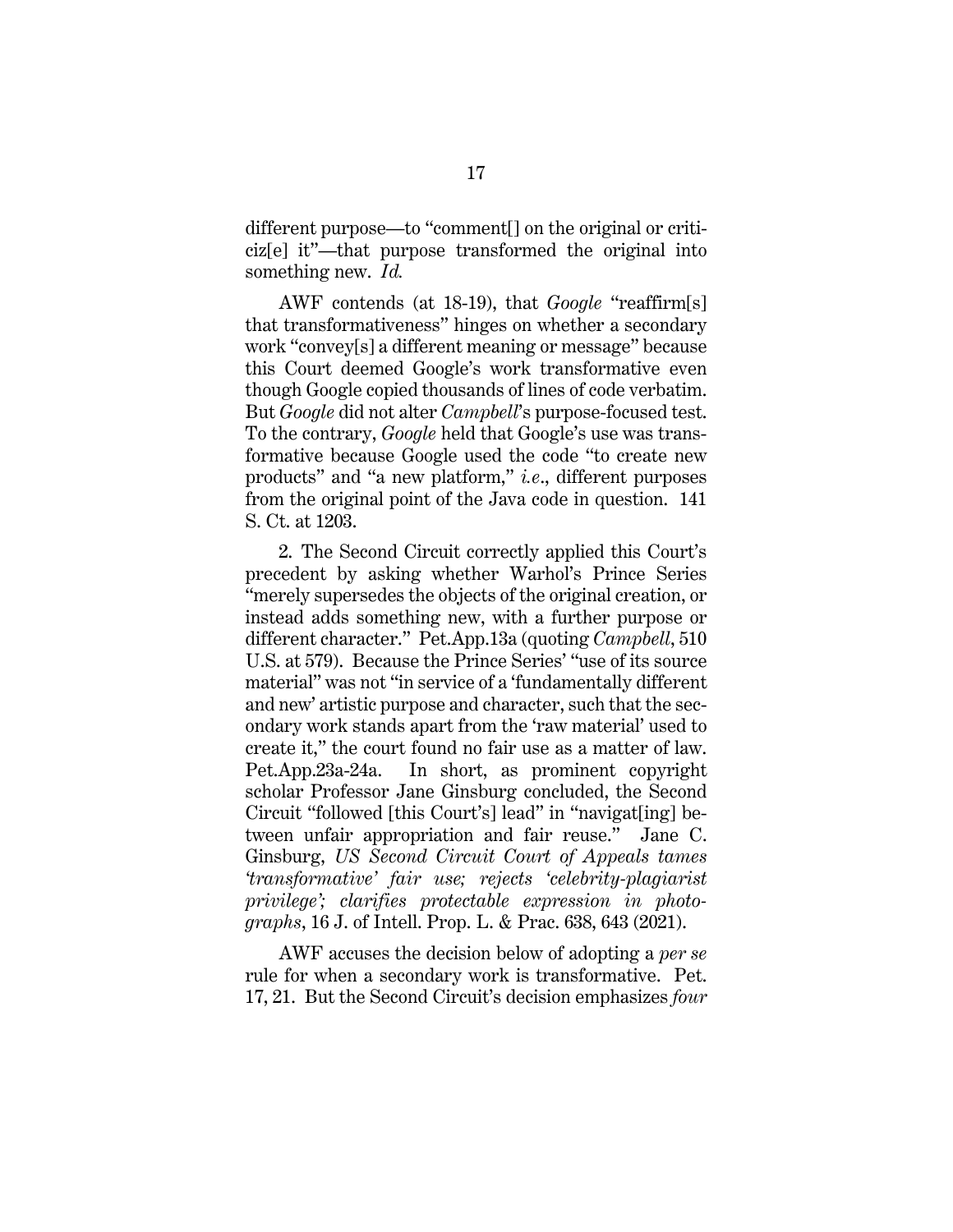times that "fair use presents a holistic, context-sensitive inquiry" that "does not lend itself to simple bright-line rules." Pet.App.12a-13a,16a, 31a, 44a. Thus, contrary to AWF's contention (at 2), the Second Circuit did not "*forbid[]* ascertaining whether the follow-on work conveys a different meaning or message from the original, where both pieces are works of art that share a visual resemblance." Quite the contrary, the Second Circuit expressed that fair use can be heavily influenced by whether a work "conveys a new meaning or message separate from its source material" when determining if there is "a distinct artistic purpose." Pet.App.22a.

Further eschewing definitive pronouncements, the court declined to "attempt to[] catalog all of the ways in which an artist might achieve that end." *Id.* In short, the Second Circuit simply rejected petitioner's proposed categorical rule that whenever an artist or another viewer *subjectively* opines that the secondary work has a new meaning or message, that alone makes the work transformative. *Id.* That modest conclusion tracks the leading copyright treatise, which explains that the law would otherwise "recogniz[e] any alteration as transformative." *Id.*  (quoting 4 Melville B. Nimmer & David Nimmer, *Nimmer on Copyright* § 13.05[B][6]).

<span id="page-25-0"></span>AWF (at 3, 20) further faults the Second Circuit for concluding that a secondary work "must, at a bare minimum, comprise something more than the imposition of another artist's style on the primary work such that the secondary work remains both recognizably deriving from, and retaining the essential elements of, its source material." Pet.App.23a-24a. AWF caricatures that reasoning as requiring courts to mechanically compare two artworks and reject fair use whenever the second work "recognizably" retains visual elements of the original. Pet. 4, 13, 17, 20-21, 27.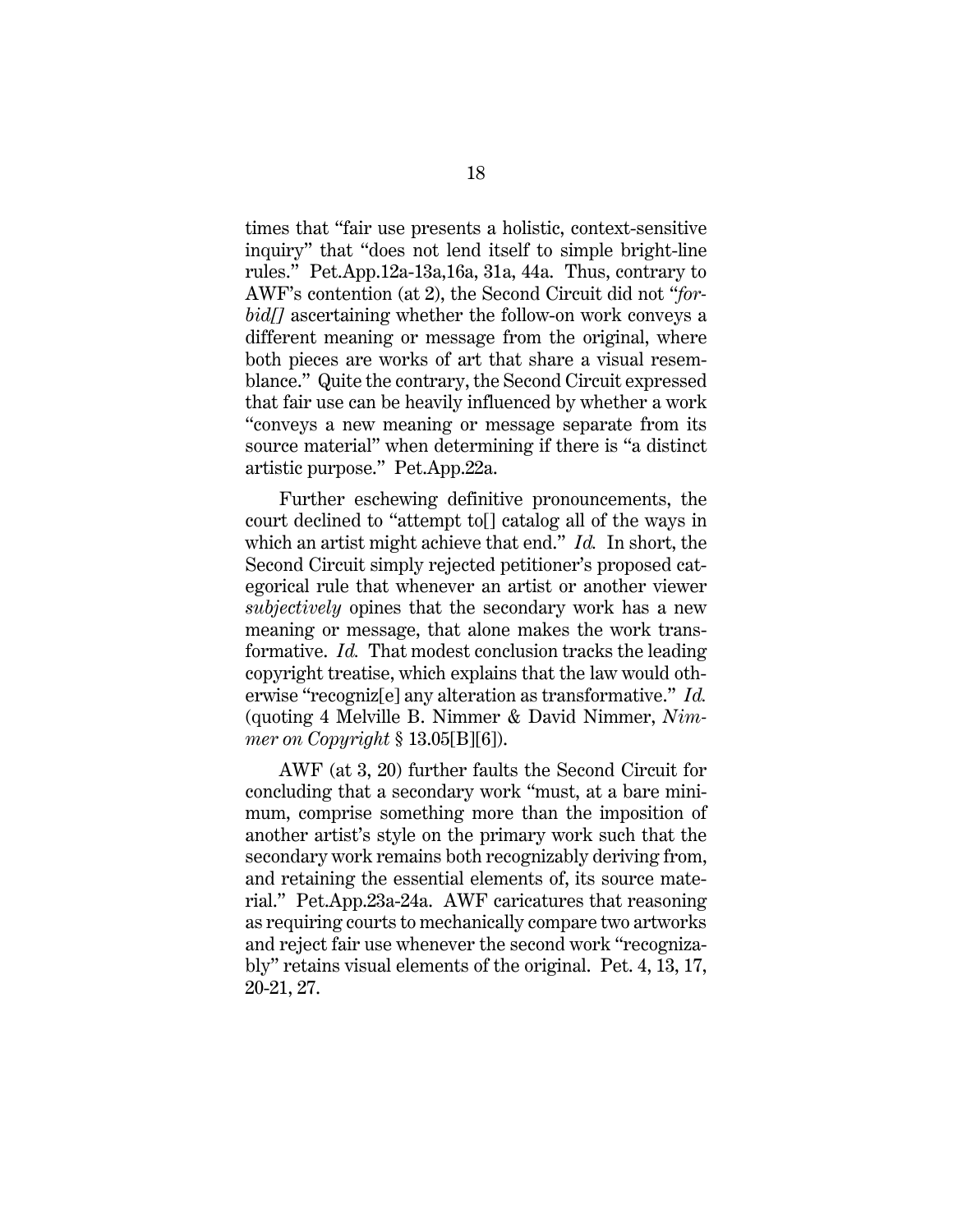But the Second Circuit did not adopt that purported test. To the contrary, the court recognized "that the Warhol works display the distinct aesthetic sensibility that many would immediately associate with Warhol's signature style – the elements of which are absent from the Goldsmith photo." Pet.App.24a. The problem was not simply that Warhol retained a number of "essential elements of the Goldsmith Photograph without significantly adding to or altering those elements." Pet.App.25a-26a. Rather, the two works also shared the same overarching purpose of creating visual art, and the same "narrow but essential" purpose of functioning as "portraits of the same person." Pet.App.24a-25a. Those context-specific features, taken together, were dispositive. *Id*.

Underscoring the context-specific nature of its holding, the Second Circuit reiterated that other works that directly copy photographs into a new work *can be* transformative. For instance, the Second Circuit recognized that some works by appropriation artist Richard Prince were transformative even though those works incorporated another artist's photographs in their entirety. Pet.App.14a-15a. Similarly, the court recognized that a Jeff Koons painting that incorporated a copyrighted photograph was a fair use because Koons used the photograph as part of an "'entirely different type of art.'" Pet.App.21a. Those works were transformative because the secondary works could "reasonably be perceived as embodying a distinct artistic purpose, one that conveys a new meaning or message separate from its source material." Pet.App.22a.

AWF (at 23) faults the Second Circuit for "defining the 'function' of the respective works as being 'identical' simply because they were both 'works of visual art' that are 'portraits of the same person.'" According to AWF, "virtually any new work seeking to make use of an earlier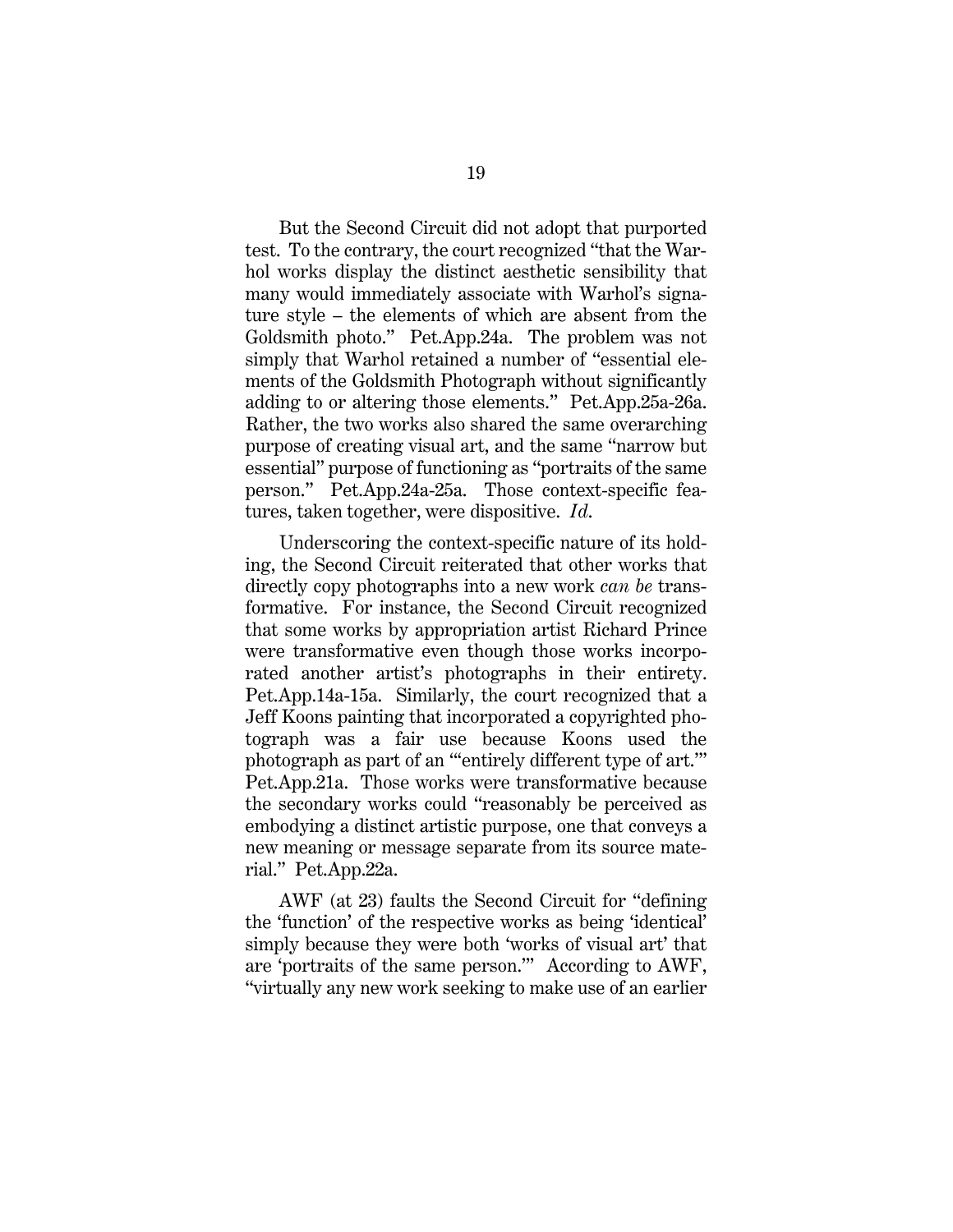one can be described as having an 'identical' function in that broad sense." But the additional issue here was that both works were used for editorial purposes to illustrate publications. And AWF's proposed alternative—to distinguish the two works based on subjective views about the "very different messages" the two works conveyed would "create a celebrity plagiarist privilege" to "pilfer the creative labors of others." Pet.App.27a.

3. It is not only the decision below that disproves AWF's thesis that the Second Circuit rendered fair-use doctrine a dead letter. District courts within the Second Circuit have repeatedly applied *Goldsmith* and found fair use in other cases. Those courts correctly read *Goldsmith*  as requiring courts to "examine whether the secondary work's use of the source material is for a 'fundamentally different and new artistic purpose and character.'" *Easter Unlimited, Inc. v. Rozier*, 2021 WL 4409729, at \*11 (E.D.N.Y. Sept. 27, 2021); *accord Fioranelli v. CBS Broad., Inc.*, 2021 WL 3372695, at \*20 (S.D.N.Y. July 28, 2021).

<span id="page-27-1"></span><span id="page-27-0"></span>For instance, applying *Goldsmith,* the Eastern District of New York found fair use of the distinctive Halloween mask from the movie Scream, even though the secondary use (a cartoon version of the mask in a logo) reproduced all the key features of the original. The court explained that the secondary use—by professional basketball player Terry Rozier—was transformative because the purpose was to promote Rozier's nickname, "Scary Terry." *Easter Unlimited*, 2021 WL 4409729, at \*7, \*11, \*14.

Similarly, the Southern District of New York held that a docudrama's use of 9/11 footage shot at Ground Zero was fair, even though the docudrama replicated the footage exactly. *Fioranelli*, 2021 WL 3372695, at \*20-\*21, \*34 (citing *Goldsmith*, 992 F.3d at 113). The court noted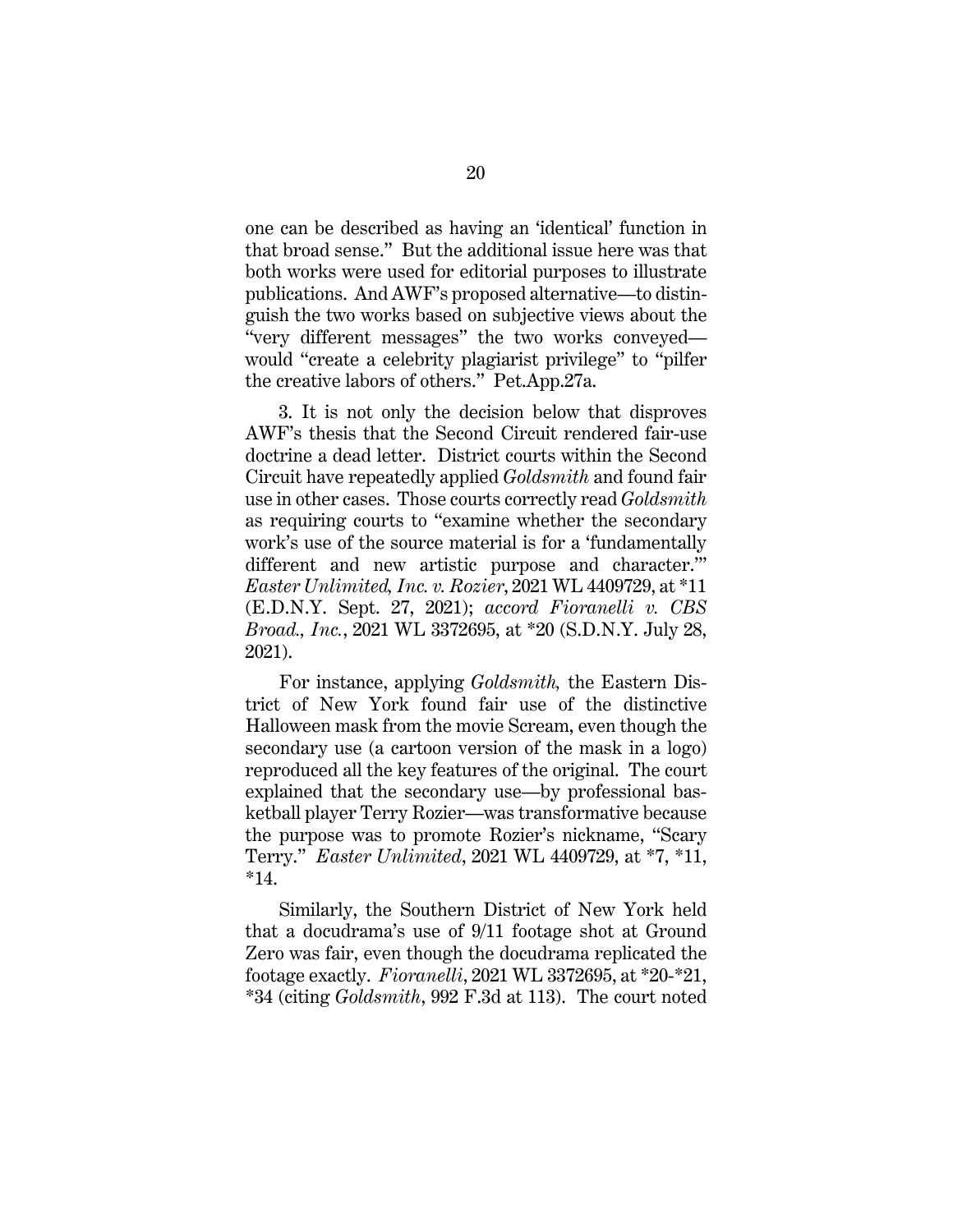that the purpose of the footage in the docudrama was to simulate how the fictionalized families in the film would react to seeing the news unfold on 9/11. *Id.* at \*27. This use transformed the original purpose "to record history and share it with the world." *Id.*

4. AWF (at 23-24) mystifyingly accuses the Second Circuit of giving short shrift to *Google*. But, after this Court decided *Google*, AWF petitioned for rehearing on the ground that the panel decision defied *Google*. The Second Circuit responded by "grant[ing] the petition … in large part to give careful consideration to that opinion," amended its opinion to fully account for *Google*, and thoroughly explained why AWF's position misread *Google* and the panel decision. Pet.App.43a-46a. And the court of appeals' subsequent decision discusses *Google* at length. Pet.App.3a, 11a, 13a, 14a, 16a, 19a-20a, 24a, 41a, 52a.

AWF (at 23) criticizes the Second Circuit for focusing on *Google*'s computer-code context, contending that *Google* broadly holds that verbatim copying is fair use whenever the copying has a different message or meaning. But AWF elides (at 22) that the copying in *Google* was not *solely* "for the same reason' as the original work." Google's copying also served a further, new purpose: the use of code sought "to create new products," to "expand the use and usefulness of Android-based smartphones," to offer "programmers a highly creative and innovative tool," and "to create a new platform." 141 S. Ct. at 1203.

Moreover, *Google* itself limited its analysis to "consider[ing] the four factors set forth in the fair use statute as we find them applicable to the kind of computer programs before us." *Id.* at 1201. *Google* contrasted "computer programs" with "books, films, and many other 'literary works,'" since computer programs "almost always serve functional purposes" rather than reflecting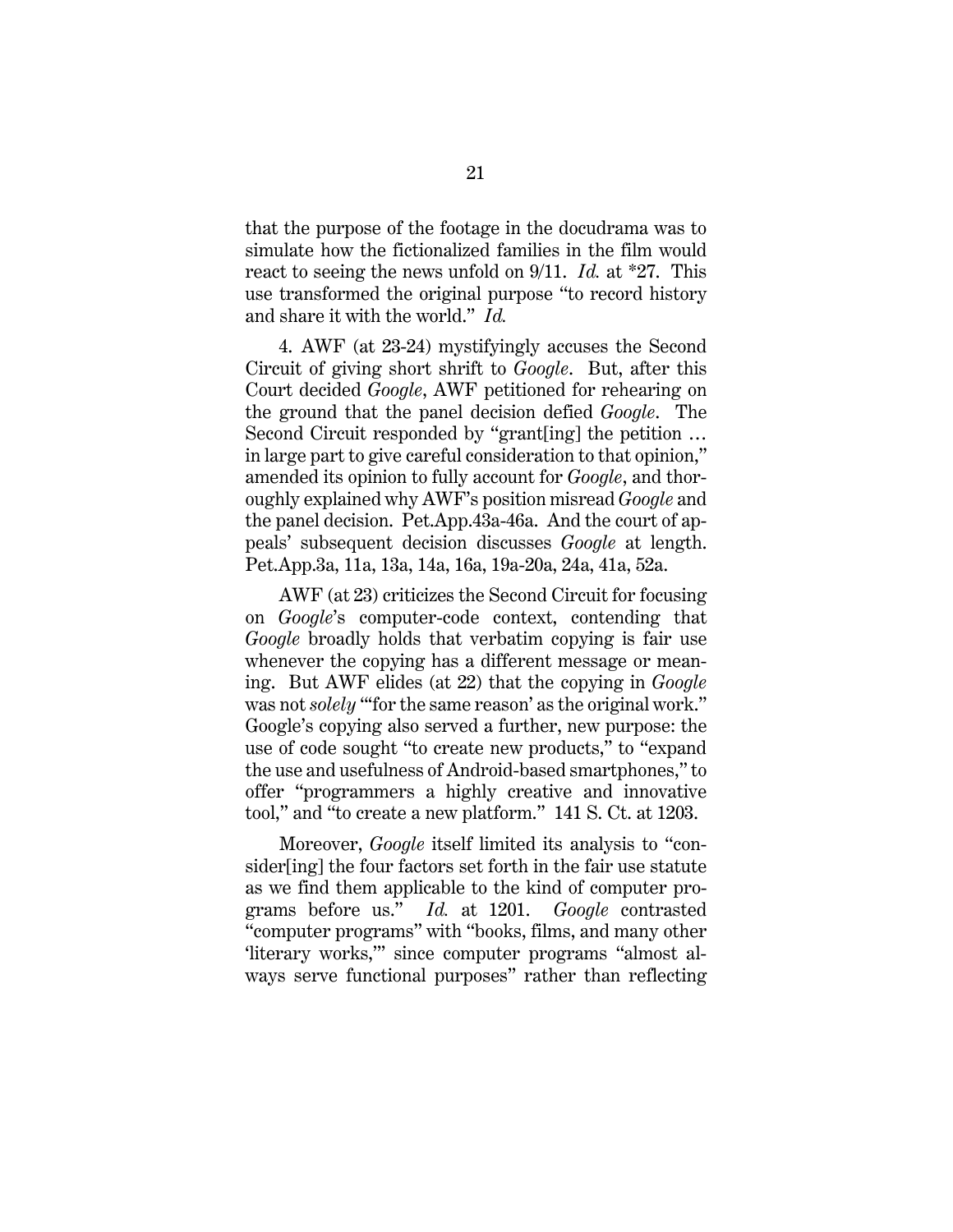artistic expression. *Id.* at 1198. *Google* likewise emphasized that "copyright's protection may be stronger where the copyrighted material . . . serves an artistic rather than a utilitarian function." *Id.* at 1197. And *Google* stated that "[t]he fact that computer programs are primarily functional makes it difficult to apply traditional copyright concepts in that technological world." *Id*. at 1208.

AWF's own amicus brief in *Google* refutes its current reading of *Google*. There, AWF contended that, because software is "functional" and receives "a 'lower degree of protection than more traditional [copyrighted] works,'" whatever the Court held in *Google* would "not necessarily fit neatly in copyright cases involving the creative arts." Rauschenberg Found. & AWF Amicus Br. 18-19, No. 18- 956. Similarly, AWF's amicus, Professor Rebecca Tushnet, has elsewhere publicly stated, "*Warhol* and *Google* are actually completely different cases and probably do not bear very much on one another." Rebecca Tushnet, Media Law Resource Center, Panel Discussion, "*The Warhol Foundation v. Goldsmith*: Reining in Transform-ative Use?" (Apr. 6, 202[1](#page-29-1)).<sup>1</sup>

<span id="page-29-0"></span>AWF (at 24) argues that the Second Circuit missed the "*core point*" of *Google* because *Google* "directly analogized to Warhol's visual art—the Campbell's Soup Cans work." But the Second Circuit heard that point loud and clear. The court explained that replicating an advertising photo—as Warhol's Campbell's Soup series famously did—"might . . . fall within the scope of fair use." Pet.App.24a n.5 (quoting *Google*, 141 S. Ct. at 1203). Warhol's Campbell Soup works transforms a commercial image into an artistic work commenting on consumer culture. Pet.App.24a. Unlike a manufacturer's soup can,

<span id="page-29-1"></span> <sup>1</sup> Professor Tushnet's comment begins at minute 16:23 of the recording on file with the Media Law Resource Center.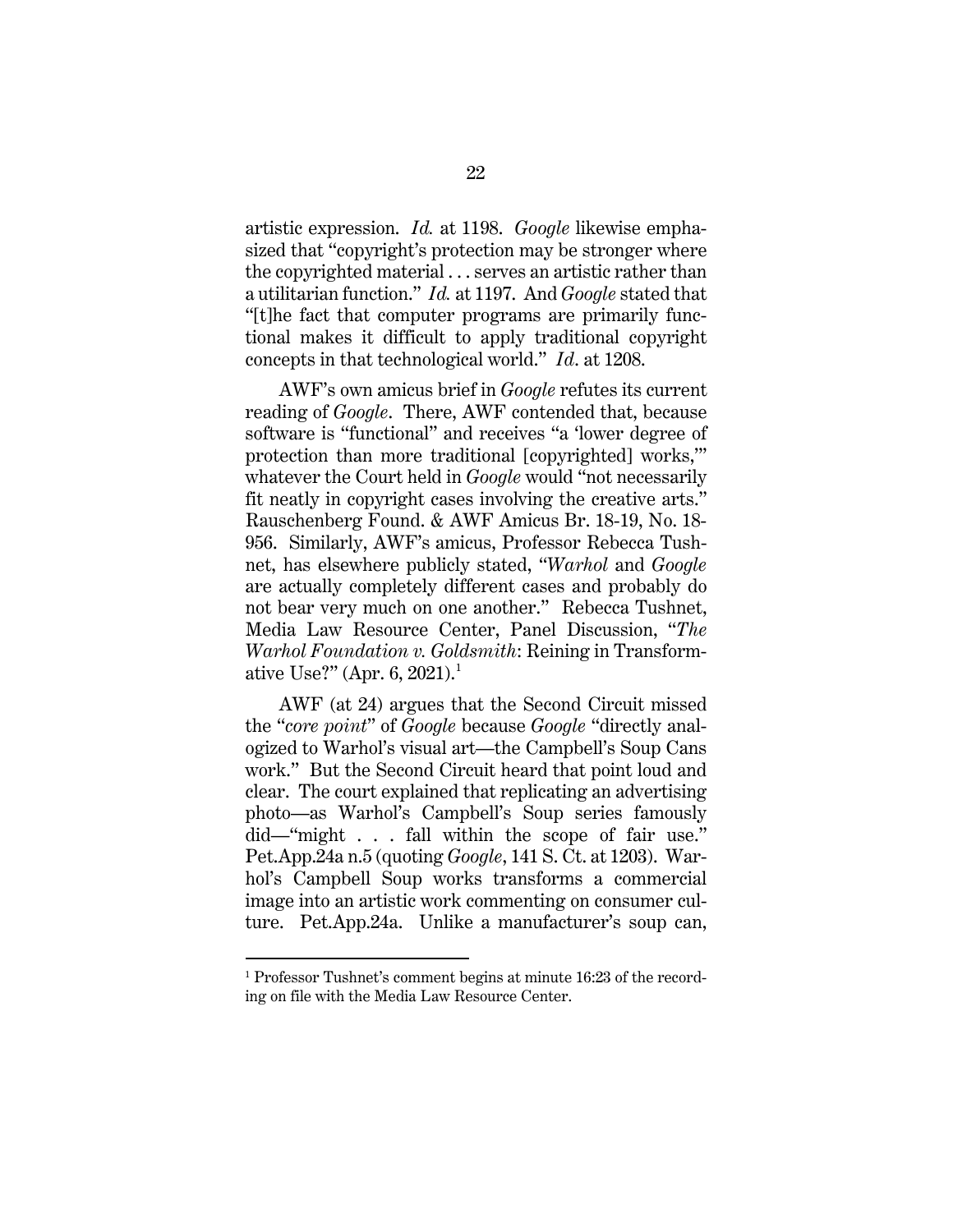which is ultimately destined for the garbage can, here Goldsmith's original work is itself an artistic portrait of an individual.

#### <span id="page-30-0"></span>**II. This Case Does Not Implicate Any Circuit Split**

Contrary to AWF's claims (at 24-32), the Second Circuit has not parted ways with other circuits. First, as discussed, the Second Circuit did not categorically prohibit courts from inquiring into whether a secondary work of art that visually resembles the original "conveys a different meaning or message." Pet. 2. Rather, as the Second Circuit explained, the inquiry is fact- and contextspecific. Second, AWF is also wrong (at 29-31) that other circuits hold that works that convey a different meaning or message from the original *always* qualify as transformative. Like the Second Circuit, they too hold the inquiry is context-specific.

<span id="page-30-1"></span>1. **Ninth Circuit.** AWF (at 24-28) heavily relies on *Seltzer v. Green Day*, 725 F.3d 1170 (9th Cir. 2013)*.* But, contrary to AWF's contention, *Seltzer* did not focus exclusively on whether the secondary work carries a new meaning or message. The original work there was an illustration of a screaming, contorted face. *Id.* at 1173. A video designer for the band Green Day spray-painted a cross on the illustration, surrounded it with religious symbols, then placed the altered version into a video backdrop that played during the band's performances. *Id.* at 1174. The Ninth Circuit held that the image as it appeared in the video backdrop was fair use because the context of that use gave the work "a further purpose." *Id.* at 1176- 77. By placing the illustration in a video, "[w]ith [a] spraypainted cross . . . surrounded by religious iconography," the image's purpose changed from street art to "'raw material' in the . . . video backdrop." *Id.* at 1176-77. *Seltzer*  accordingly illustrates that secondary works can be transformative when "their *purpose* was completely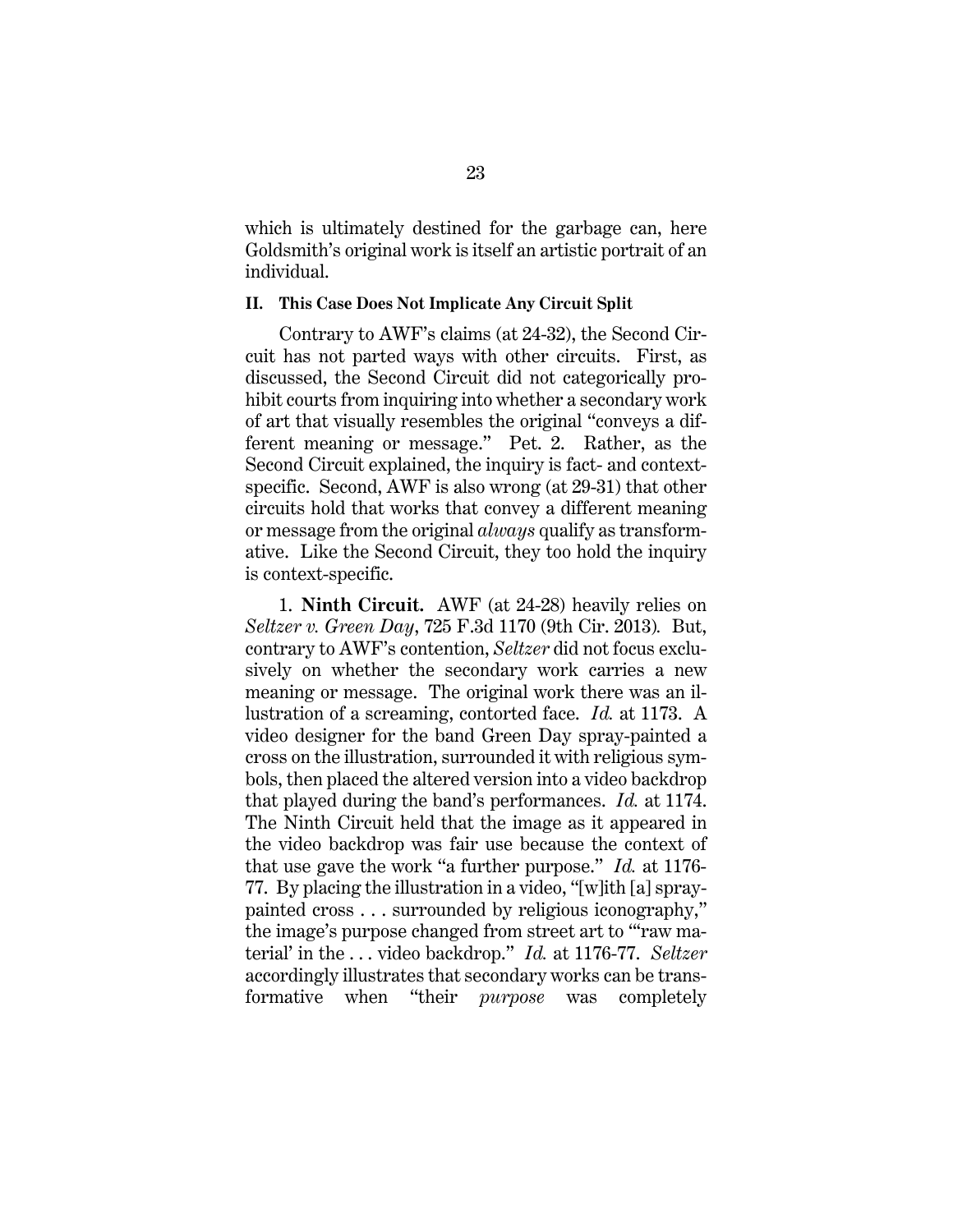<span id="page-31-1"></span>transformed from their original use." *Id.* at 1178 (emphasis added). Further, *Seltzer* determined that "the meaning of the original" is not dispositive. *Id*. at 1177-78.

<span id="page-31-0"></span>AWF's reliance on the Ninth Circuit is also ironic. AWF curiously does not mention the Ninth Circuit's subsequent decision in *Dr. Seuss Enterprises, L.P. v. ComicMix LLC*, 983 F.3d 443 (9th Cir. 2020), *cert. denied*, 141 S. Ct. 2803 (2021), which refutes AWF's view of Ninth Circuit law. There, the Ninth Circuit held that "the addition of new expression to an existing work is not a get-outof-jail-free card that renders the use of the original transformative." *Id.* at 453.Moreover, *Dr. Seuss* cited *Seltzer*  to emphasize that the secondary work must "possess[] a further purpose or different character," which is a "benchmark[] of transformative use." *Id.* at 453-54 (citing *Seltzer*, 725 F.3d at 1177-78). *Dr. Seuss* thus held that a version of Dr. Seuss's *Oh, the Places You'll Go!* that used characters and images from *Star Trek*, but otherwise "paralleled [the original's] purpose," was not transformative despite "extensive new content." *Id.* at 453-54. AWF inexplicable ignores this obviously relevant decision.

<span id="page-31-2"></span>AWF in a footnote cites *Tresóna Multimedia, LLC v. Burbank High School Vocal Music Ass'n*, 953 F.3d 638 (9th Cir. 2020) (cited at Pet. 29 n.1). But that case, like *Seltzer* focused on the different *purpose* a secondary work served. *Tresóna* involved a copyrighted song that a high school rearranged and incorporated into a musical. *Id.* at 642-43. Although *Tresóna* observed that the new arrangement added "new expression, meaning, and message," those differences did not make the new arrangement transformative *per se*. *Id.* at 650. Rather, the Ninth Circuit deemed the rearrangement transformative because the musical changed the song's original commercial purpose to "the nonprofit education of the students in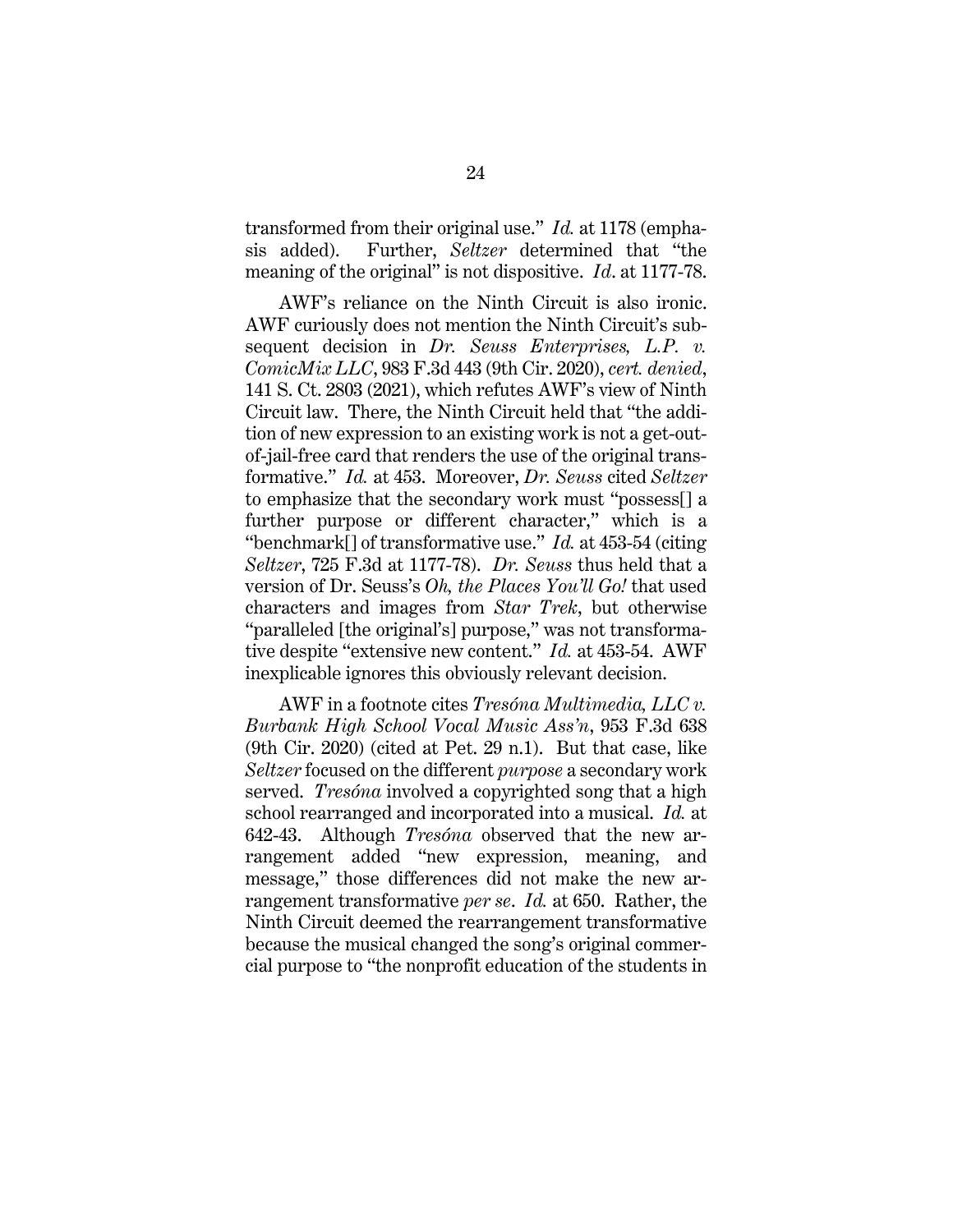the music program." *Id.* at 649. So too here, had Goldsmith produced a commercial advertisement, the Second Circuit signaled that it would have likely accepted a fairuse defense for Warhol's Prince Series. Pet.App.24a n.5. But because Goldsmith's photograph and Warhol's Prince Series shared the same purpose, and because Warhol retained a litany of essential elements of Goldsmith's composition, the latter was not transformative. Pet.App.25a-26a.

Far from creating a circuit split, prominent academics have concluded that the decision below *harmonizes*  circuits' approaches by ensuring that the Second Circuit's transformative use framework "echoes the Ninth Circuit's." Ginsburg, *supra*, at 642. Before the decision below, some courts believed that the Second Circuit defined transformative use so broadly that secondary works could be wholly derivative of the original work. *See Kienitz v. Sconnie Nation LLC*, 766 F.3d 756, 758 (7th Cir. 2014) (citing *Cariou v. Prince*, 714 F.3d 694, 706 (2d Cir. 2013)). The decision below "course correct[ed]" by recognizing that "derivative works" like film adaptations of movies are not fair use, similar to the line the Ninth Circuit has drawn in distinguishing between fair use and non-transformative copying. Ginsburg*, supra*, at 642.

<span id="page-32-2"></span><span id="page-32-0"></span>2. AWF (at 29-31) is likewise incorrect that other circuits focus exclusively on whether the secondary use changed the meaning and message of the original.

<span id="page-32-1"></span>**Federal Circuit.** AWF (at 30-31) portrays *Gaylord v. United States*, 595 F.3d 1364 (Fed. Cir. 2010), as focused on "the addition of a new meaning or message," not the "degree of visual alteration." But, as the Second Circuit explained, *Gaylord* fully comports with the decision below. Pet.App.24a-25a. There, the original work was the sculpture in the Korean War Memorial, and the secondary work was a stamp that the Postal Service created from a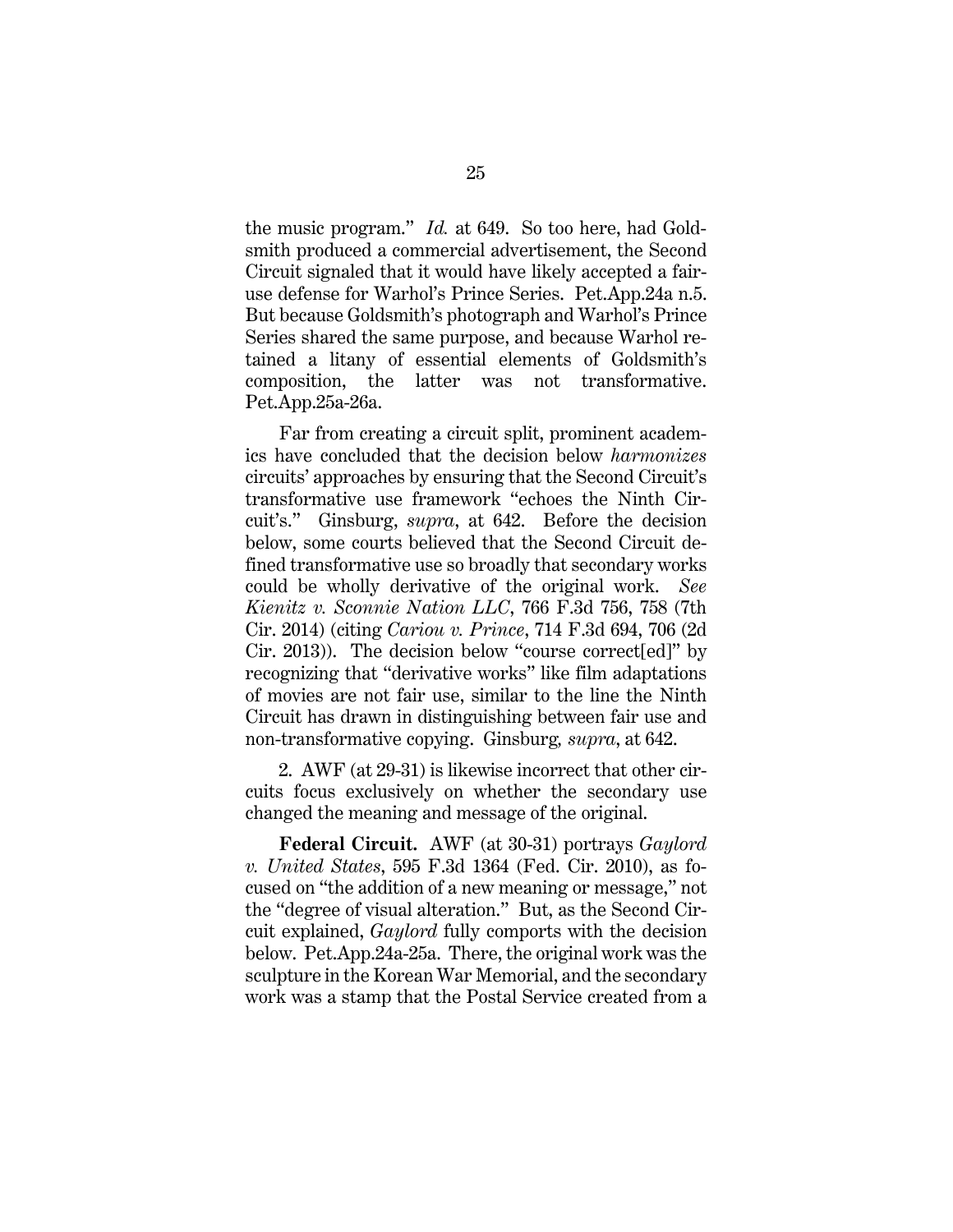photo of the sculpture. *Gaylord*, 595 F.3d at 1369-70. After the sculptor sued for infringement, the Federal Circuit rejected the Postal Service's fair-use defense because both works shared the same underlying purpose: honoring Korean War veterans. *Id.* at 1373-74. The decision below analogized *Gaylord*'s sculpture and stamp, with their identical "purpose and function" despite their "different expressive character," to the Goldsmith Photograph and the Prince Series. Pet.App.24a-25a. *Gaylord* thus dovetails with the decision below: changes to the original's purpose, not "new meaning" or the "degree of visual alteration," drive whether a secondary use is transformative.

<span id="page-33-1"></span>**First Circuit**. AWF (at 30) cites *Nunez v. Caribbean International News Corp.*, 235 F.3d 18 (1st Cir. 2000). But that case again illustrates that a secondary work can be transformative by using an original work for a completely different purpose. There, a newspaper reprinted copyrighted naked modeling photographs of "Miss Puerto Rico Universe" for a story about whether the photographs were appropriate for a Miss Puerto Rico Universe. *Id.* at 21. The First Circuit held that reprinting the photographs in the newspaper for news commentary was an entirely different purpose from what "motivated the creation of the [original]" photographs in a modeling portfolio. *Id.* at 23. That holding in no way impugns the Second Circuit's conclusion that when two works *share* a purpose, essential artistic elements, and compete for the same market, the facts may sometimes prompt a finding of infringement. Pet.App.25a-26a, 38a.

<span id="page-33-0"></span>**Third Circuit.** AWF (at 31) invokes *Murphy v. Millennium Radio Group, LLC*, 650 F.3d 295 (3d Cir. 2011), but that case also underscores that other circuits focus on the *purpose* of the work, just like the Second Circuit did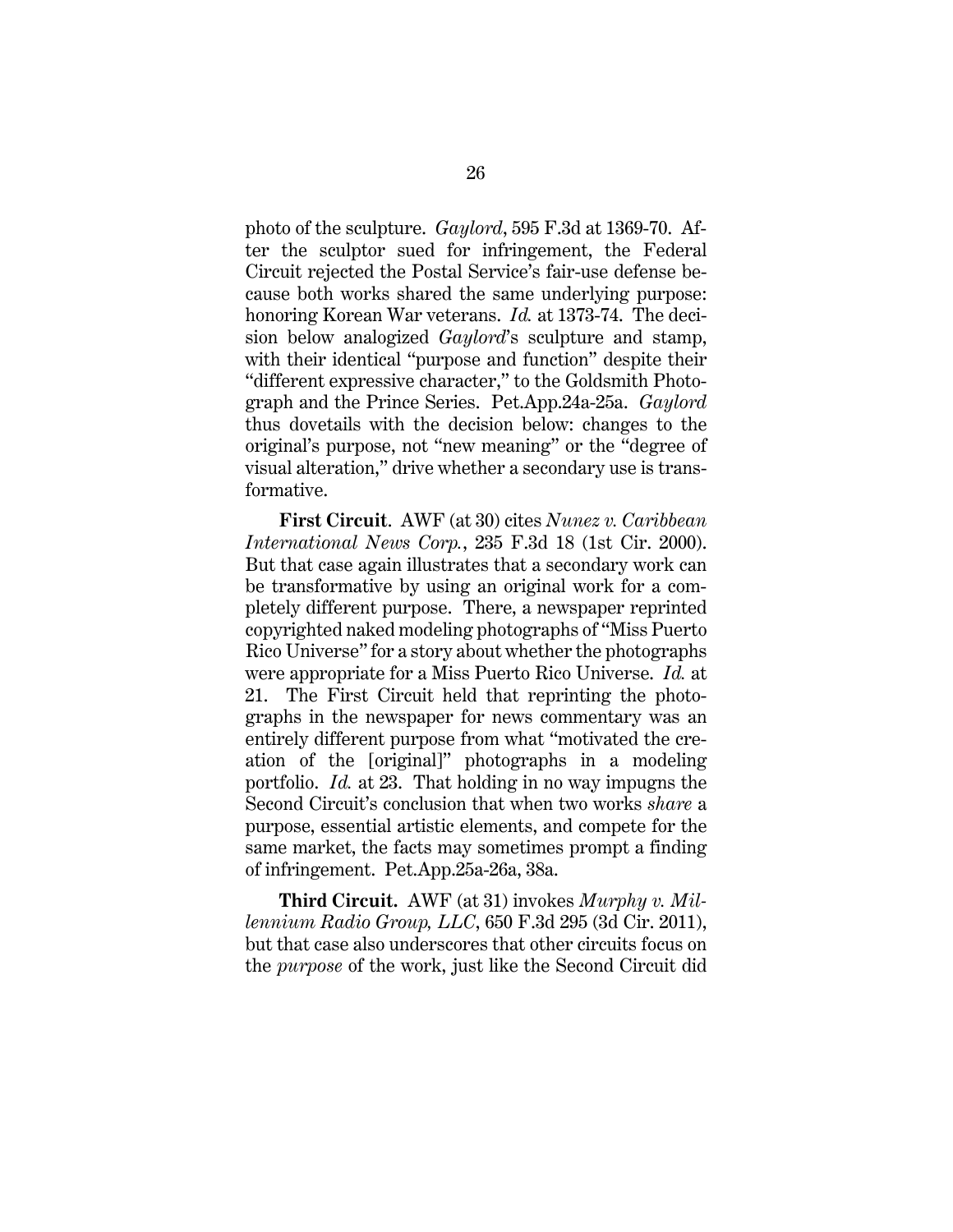below. In *Murphy*, the Third Circuit contrasted the purpose of a magazine photo of two radio hosts against a version of the photo that the station cropped and posted to its website. *Id.* at 306-07. The court concluded that the station's version was not transformative because it shared the same purpose as the original: to "inform[] the public" that the hosts won an award. *Id.* at 306. The Third Circuit's extensive analysis on "the purpose of the[] use" once again refutes AWF's argument that other circuits consider only whether the secondary use imparts "new meaning" to the original. *Id.* at 307.

<span id="page-34-2"></span>**Fourth Circuit.** AWF (at 30) mischaracterizes this circuit as holding that a secondary use is transformative so long as it "imbu[es] the original with new . . . meaning" as well. *Brammer v. Violent Hues Productions, LLC*, 922 F.3d 255, 261, 263-64 (4th Cir. 2019), examined the meaning of a secondary work alongside whether it "serve[d] a different purpose" or "new function." The court held that a copyrighted photograph of Washington's Adams Morgan neighborhood was not transformative when used to highlight D.C. tourist attractions on a website. *Id.* at 263. The court concluded that the photo did not serve a new purpose on the website because the website "used the Photo expressly for its content — that is, to depict Adams Morgan." *Id.* at 264.

<span id="page-34-1"></span>Similarly, *Bouchat v. Baltimore Ravens Ltd. Partnership*, 737 F.3d 932, 940, 947 (4th Cir. 2013) held that the Baltimore Ravens' "Flying B" logo as used in a documentary and historical displays was transformative. Those uses "differ[] significantly from [the] original function as the team's logo" because they "preserve a specific aspect of Ravens history." *Id.* at 947.

<span id="page-34-0"></span>**Sixth Circuit.** AWF (at 29-30) claims that the fairuse inquiry in *Balsley v. LFP, Inc.*, 691 F.3d 747 (6th Cir. 2012), "was [] trained on 'ascertain[ing] the intent behind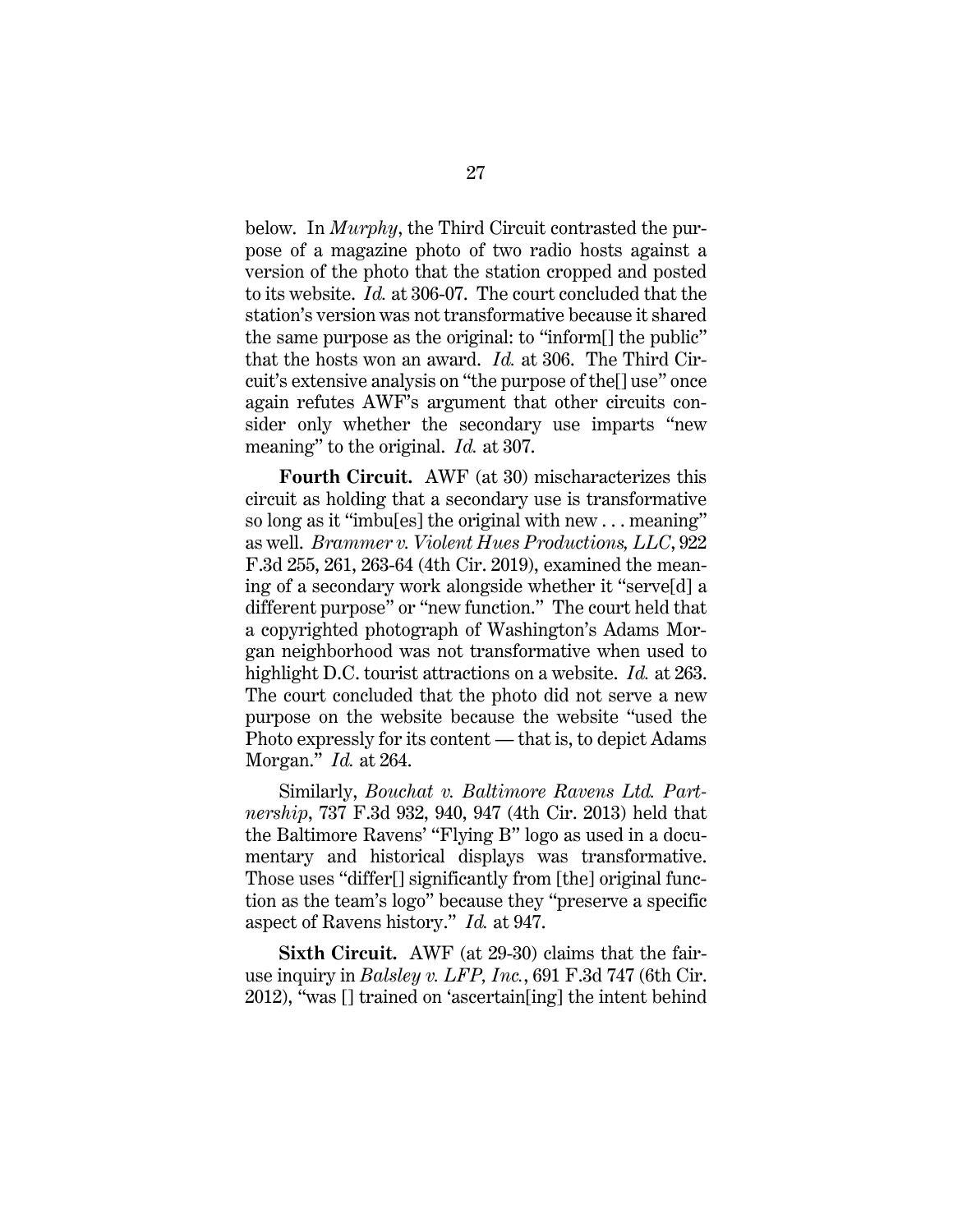<span id="page-35-0"></span>or meaning of the works at issue." But the court did not hold that any secondary work with a different intent or meaning is necessarily transformative. Instead, *Balsley* held that while adding new message or meaning *may* contribute to transformativeness, courts also consider whether the secondary use's purpose differs from the original or, alternatively, "serv[es] as a market replacement." *Id.* at 759. The court concluded that an online photo of a newscaster was not transformative when *Hustler* cropped it for its magazine, because that medium was "a market replacement" for the original. *Id.*

<span id="page-35-5"></span><span id="page-35-3"></span><span id="page-35-1"></span>3. AWF (at 31) complains of "confusion about how to conduct the transformativeness inquiry." But AWF's support for that contention comes from sources that predate both *Google* and the decision below. *See* 4 Melville Nimmer & David Nimmer, *Nimmer on Copyright*  § 13.05[1][b] (2019) (pre-*Google* edition); David Shipley, *A Transformative Use Taxonomy: Making Sense of the Transformative Use Standard*, 63 Wayne L. Rev. 267, 267 (2018) (same); 1 Leonard D. DuBoff et al, *Art Law Deskbook: Ch. 1 Copyright*, Part 9 Fair Uses (2018 Lexis) (same); Shoshana Rosenthal, Note, *A Critique of the Reasonable Observer: Why Fair Use Fails to Protect Appropriation Art*, 13 Colo. Tech. L.J. 445, 450 (2015) (same). These sources fail to consider how this Court's most recent fair-use case weighs on the transformativeness inquiry. This Court just decided its first fair-use decision in decades; *Google* has now elucidated how the fair-use factors apply in the software context.

<span id="page-35-4"></span><span id="page-35-2"></span>Moreover, AWF's sources reiterate this Court's repeated holding that "fair use depends on the context." *See, e.g.*, *Google*, 141 S. Ct. at 1199. AWF's cited treatises concede that courts consider context when assessing transformativeness. *See* Mark S. Lee, *Entertainment and Intellectual Property Law* § 1:49 (2021). They also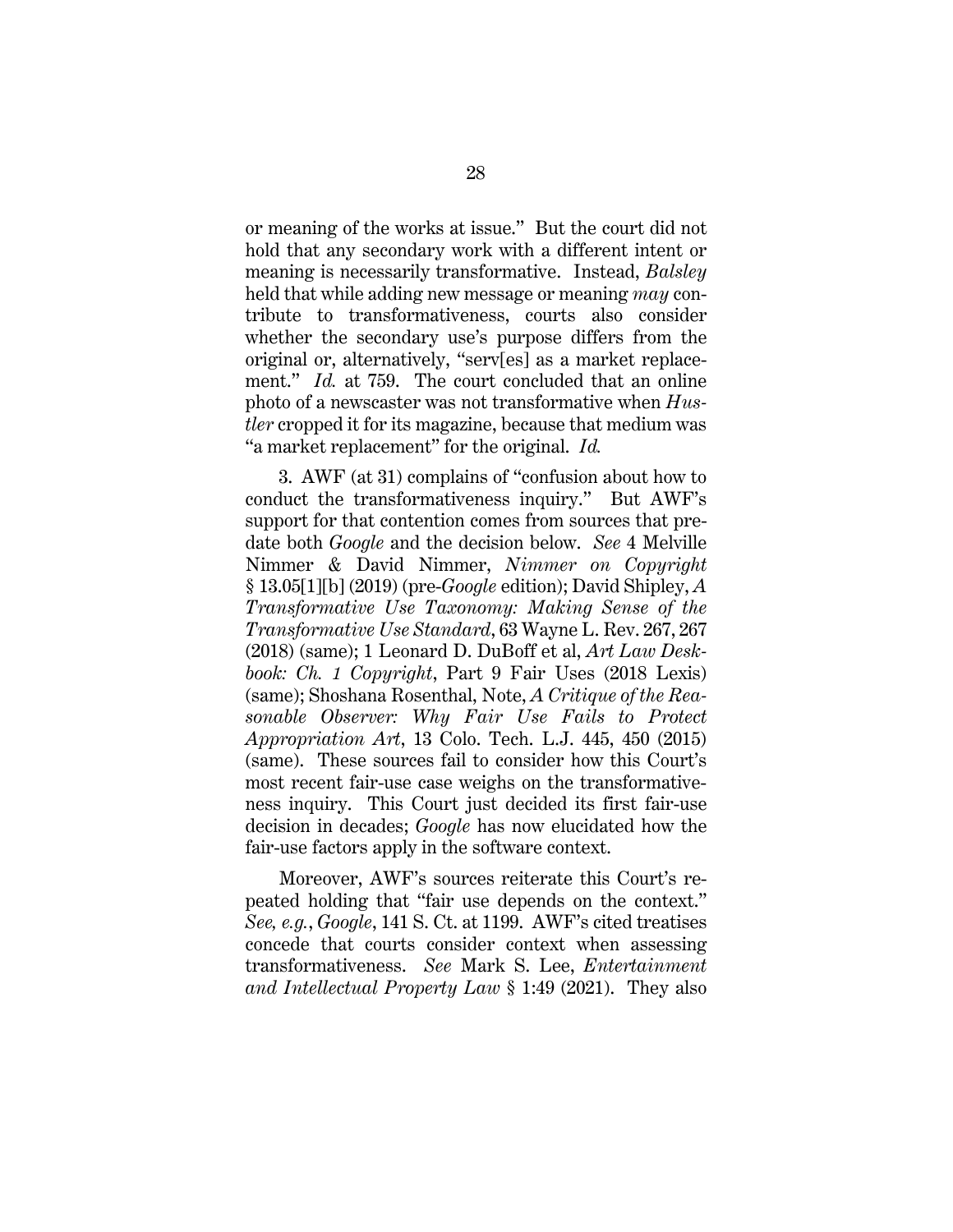<span id="page-36-2"></span>note that courts have "continually disavowed" drawing a "magic bright line" in this arena, instead favoring "caseby case adjudication." Nimmer, *supra*, at § 13.05[B][4] n.314. The inherently fact- and context-specific nature of the transformativeness inquiry makes hard judgment calls inevitable. This Court has eschewed bright-line rules in this area, and courts are perfectly capable of applying this Court's precepts case-by-case.

### <span id="page-36-0"></span>**III. AWF Grossly Exaggerates the Effect of the Decision Below**

1. AWF and its amici take a Chicken-Little approach to the decision below, but the sky is not remotely close to falling. AWF singles out one component (transformativeness) of one element of the four-factor fair-use test, while ignoring the Second Circuit's determination that all other factors weighed against fair use as well. It is hardly clear that the Second Circuit would have found fair use even had the court gone AWF's way on transformativeness, because the fair-use test is a holistic inquiry. *See*  Pet.App.12a-13a. Transformativeness is simply not outcome-determinative. *See Campbell*, 510 U.S. at 594.

Further, this case is not even over yet. Although the Second Circuit decided the issues of fair use and substantial similarity, the court "express[ed] no view on the viability of AWF's remaining defenses, which are appropriately considered by the district court in the first instance." Pet.App.46a n.14. This Court "generally await[s] final judgment in the lower courts before exercising [its] certiorari jurisdiction." *Va. Mil. Inst. v. United States*, 113 S. Ct. 2431, 2432 (1993) (Scalia, J., respecting the denial of certiorari).

<span id="page-36-1"></span>2. AWF (at 33-35) contends that the decision below hollows out the purpose of fair-use doctrine by denigrating works that rely on earlier pieces for artistic purposes.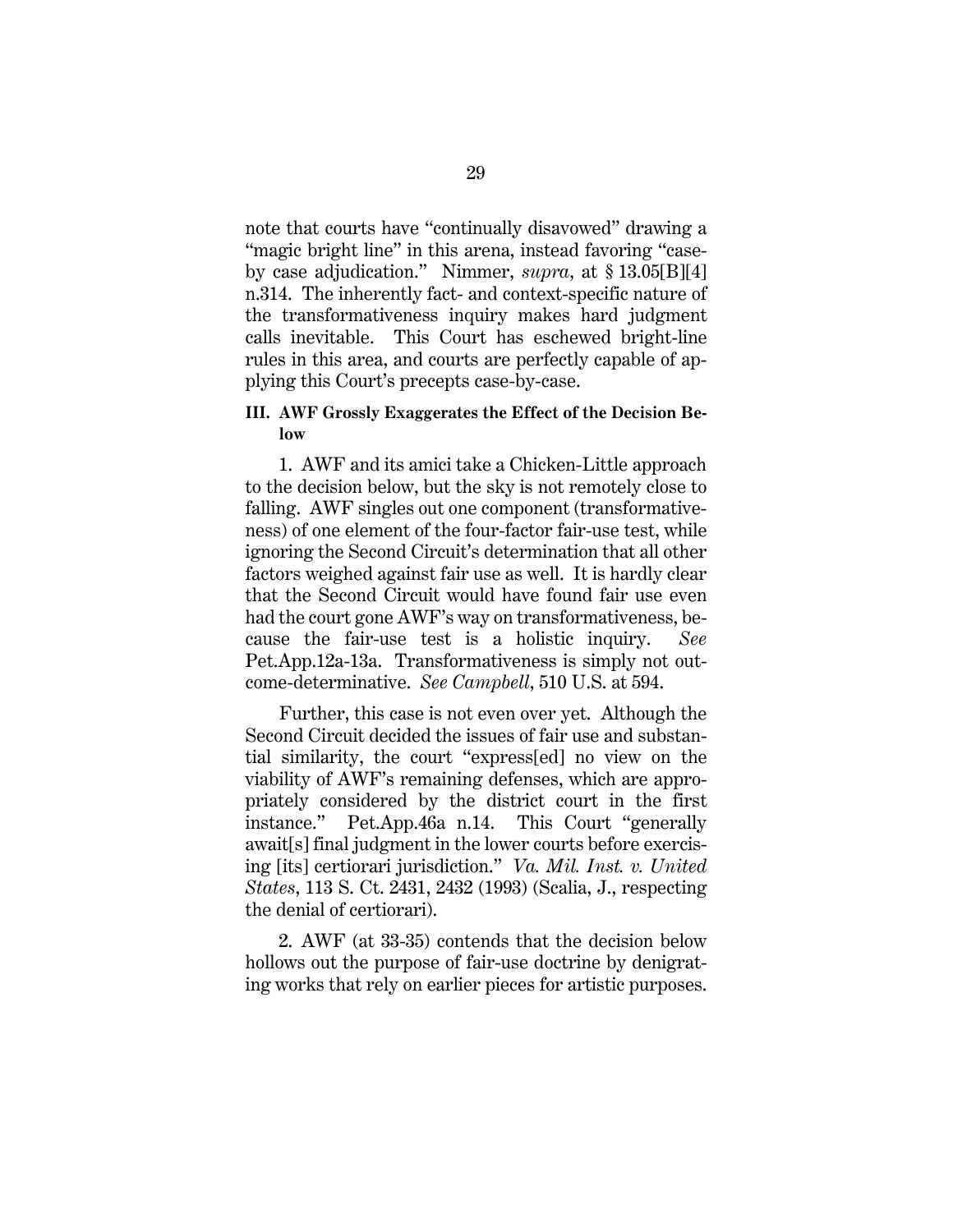Quite the contrary, the Second Circuit cautioned that "we do not hold that the primary work must be 'barely recognizable' within the secondary work" in order for the secondary work to be transformative. Pet.App.23a. Further, the court held that although the works share the same purpose, as portraits of Prince, "this observation does not *per se* preclude a conclusion that the Prince Series makes fair use of the Goldsmith Photograph." Pet.App.25a. And the Second Circuit rejected the notion that its decision would cast doubt upon "art that employs pre-existing imagery," repeating that the focus is on whether the secondary use "embod[ies] a new purpose." Pet.App.41a-42a.

AWF (at 33) accuses the Second Circuit of "artificially … limit[ing]" instances of permissible visual replication "to situations where 'the secondary work *comments on the original* in some fashion.'" (quoting Pet.App.14a). False: the Second Circuit said that those situations present "the most straightforward cases of fair use," but that "in *Cariou v. Prince*, we rejected the proposition that a secondary work *must* comment on the original in order to qualify as fair use." Pet.App.14a.

<span id="page-37-0"></span>AWF (at 34) also condemns the Second Circuit for purportedly "collaps[ing] the transformativeness inquiry" into the "substantial similarity analysis," which asks whether visual similarities between works would rise to the level of appropriation in the eyes of a reasonable observer. But as noted, *supra* pp. 17-19, the Second Circuit's transformative use analysis does not rely solely on "visual similarity," *contra* Pet. 34. The Second Circuit also examined the "purpose and function" of the works Pet.App.24a-25a, again in keeping with this Court's precedent.

3. AWF (at 35-38) casts the decision below as threatening "the creation of new art," ownership, sales, museum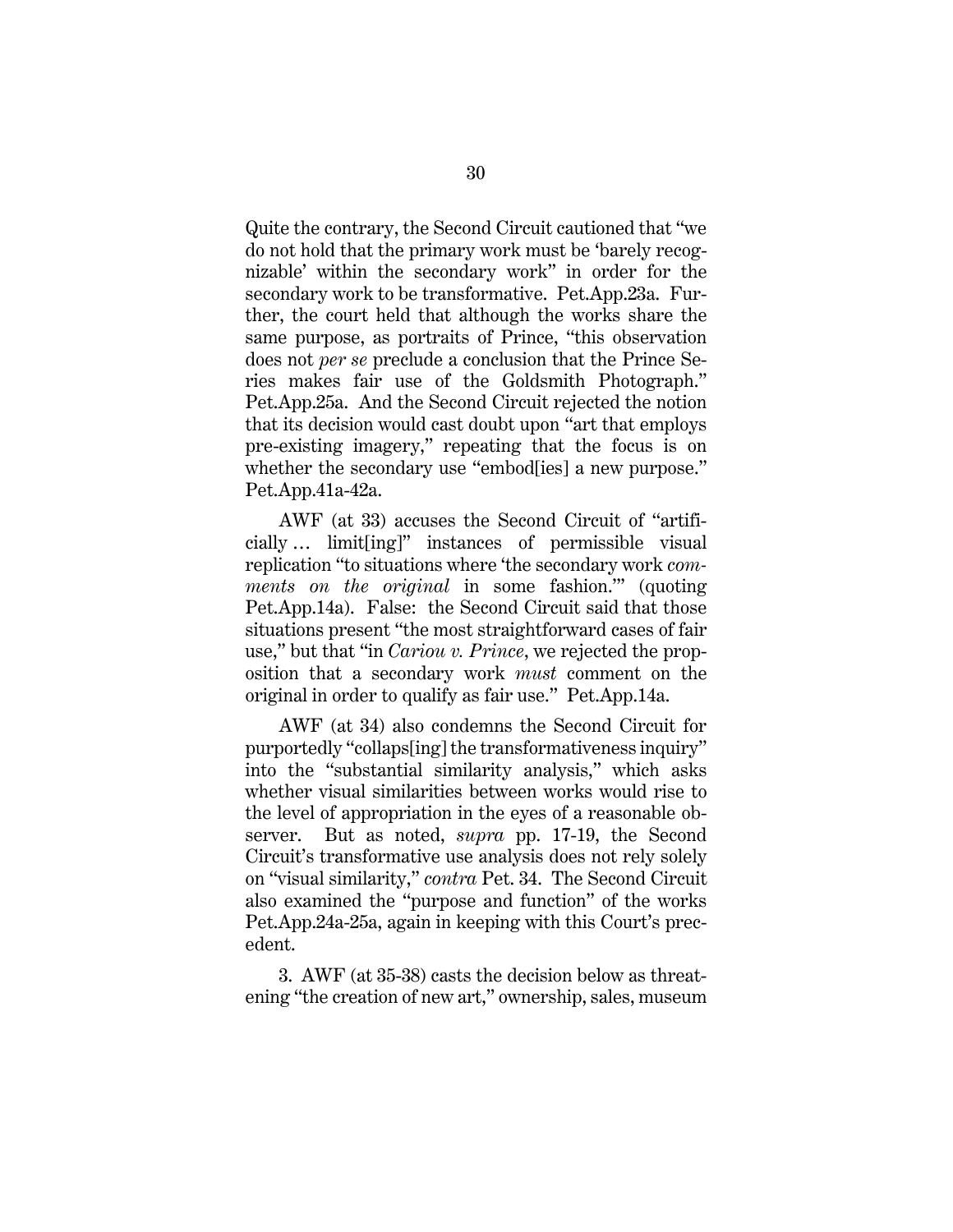displays, and the "destruction" of seminal works in the artistic canon, including Warhol's whole oeuvre. But the decision below hardly presages a bonfire. As AWF semiacknowledges (at 37), the Second Circuit distinguished between "the *creation* of the Prince Series and the *licensing* of the Prince Series." The court rejected AWF's accusation that its decision "effectively outlaw[s]" Warhol-style art. Pet.App.45a. The court stated that nothing in its opinion would "stifle[] the creation of art that may reasonably be perceived as conveying a new meaning or message, and embodying a new purpose." Pet.App.42a. And, as noted, the court repeatedly endorsed *other* examples of artworks that directly copied from an original yet were nonetheless transformative. *Supra* p. 19; Pet.App.20a-21a, 23a.

Furthermore, the court limited its ruling to AWF's *commercial licensing* of images from the Prince Series that trade off with the market for Goldsmith to license her own photograph of Prince. Goldsmith "expressly disclaim[ed] seeking some of the most extreme remedies available to copyright owners," such as destruction of the infringing work. Pet.App.42a.Thus, the court noted that "what encroaches on Goldsmith's market is AWF's commercial licensing of the Prince Series, not Warhol's original creation." Pet.App.42a. Art that occupies a separate primary market from its source material would have "significantly more 'breathing space.'" Pet.App.42a (quoting *Campbell*, 510 U.S. at 579).

Judge Jacobs similarly emphasized that "the holding does not consider, let alone decide, whether the infringement encumbers the original Prince Series works." Pet.App.50a (Jacobs, J., concurring). It is simply false that the Second Circuit made "unlawful a large number of works of art that borrow from from—but *add to*—preexisting creations." Pet. 35. Instead, as mentioned, since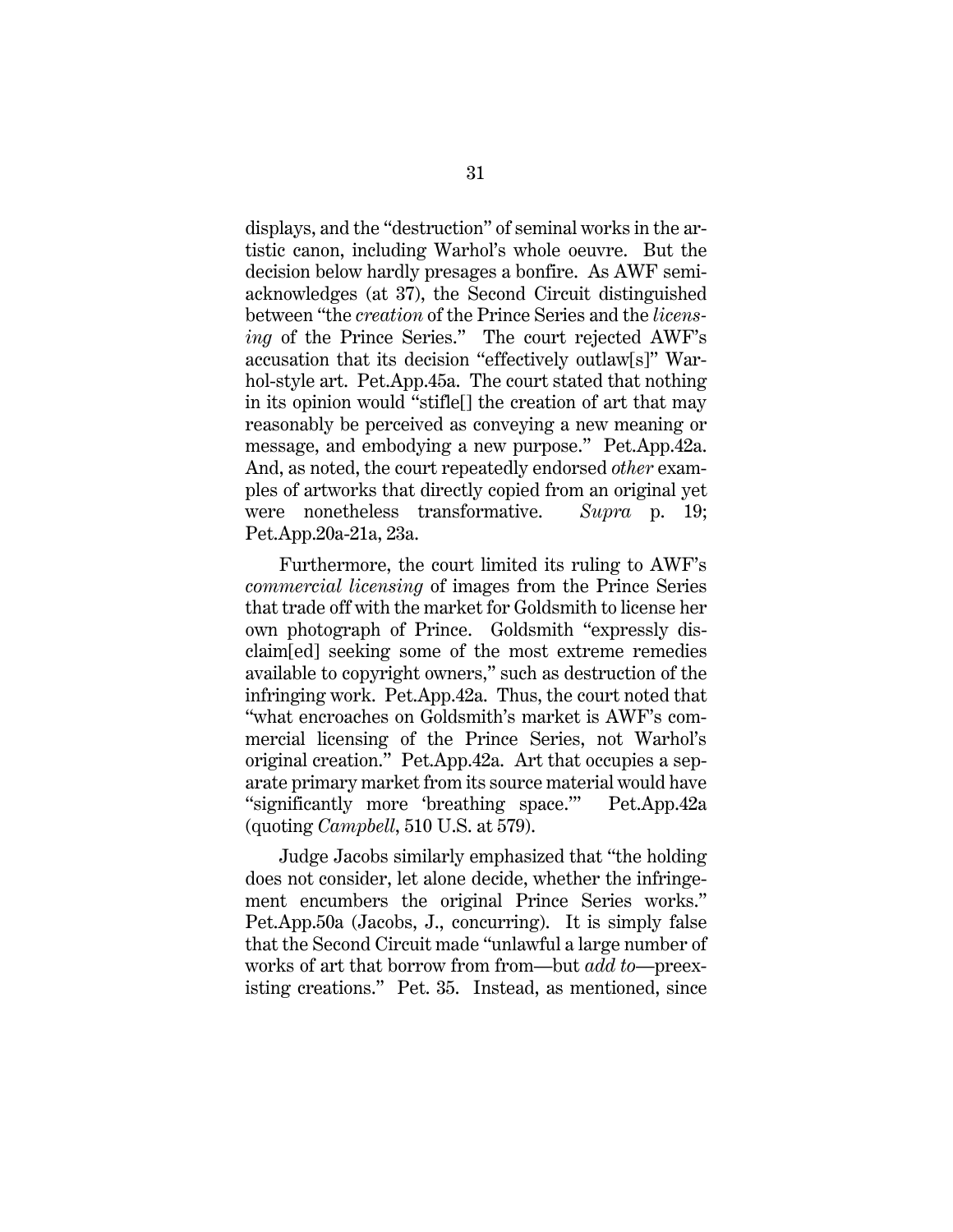*Goldsmith*, district courts within the Second Circuit have found fair use even when the secondary work incorporates the original wholesale. *Supra* pp. 19-20.

One would think that organizations like AWF would welcome the Second Circuit's limitations on its holding and would avoid calling their collections and business models into question. Yet AWF (at 37-38) proclaims that "[n]othing in the court's broad rule for distinguishing between transformative uses and non-transformative uses is based on whether the allegedly infringing work is the original . . . or a licensed copy." Au contraire, both the court and Judge Jacobs' concurrence acknowledged that if copyright owners seek equitable relief covering the original works, courts *should* consider the threat to the public interest. Pet.App.29a-30a, 52a.

<span id="page-39-2"></span><span id="page-39-0"></span>Finally, it is the height of irony for AWF to argue that modern artists like Warhol cannot survive unless they can replicate other artists' copyrighted works without permission. Those original copyright-holders have their own First Amendment interests and serve significant artistic aims of their own. *See Harper & Row Publ'rs, Inc. v. Nation Enters.*, 471 U.S. 539, 558 (1985). For instance, these artists enjoy a First Amendment right to control their protected expression against appropriation, which is not a "lesser right" than AWF's asserted interest. *Id.* at 559. In short, "[t]he fair use doctrine is not a license for corporate theft, empowering a court to ignore a copyright whenever it determines the underlying work contains material of possible public importance." *Id.* at 558 (quoting *Iowa State Univ. Rsch. Found., Inc. v. Am. Broad. Cos., Inc.*, 621 F.2d 57, 61 (2d. Cir. 1980)).

<span id="page-39-1"></span>The Second Circuit summed up the same point: "[J]ust as artists must pay for their paint [or] canvas … if they choose to incorporate the existing copyrighted expression of other artists *in ways that draw their purpose*